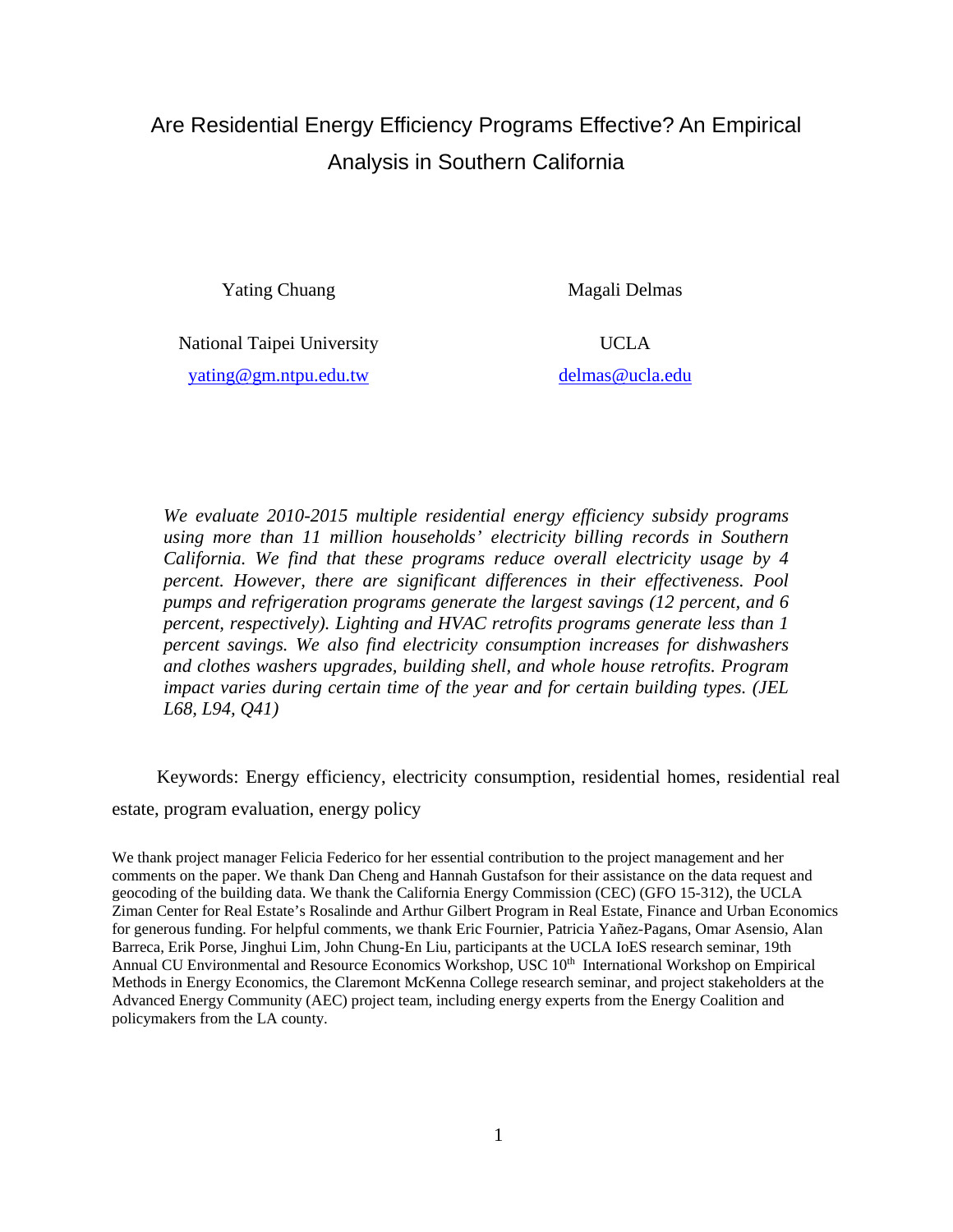#### **I. Introduction**

Energy efficiency (EE) is one of the main policy tools for addressing climate change. Former U.S. Secretary of Energy Steven Chu once said "If I were emperor of the world, I would put the pedal to the floor on energy efficiency and conservation for the next decade" (The Guardian 2009). EE subsidies are politically attractive because of their ability to both reduce energy usage and save money for consumers and for governments alike. As a result, governments around the world are developing policies to encourage energy efficiency. California, for example, passed a law mandating the ambitious target of reducing its carbon emissions by 40 percent below the 1990 level by 2030. One critical pathway identified to achieve this goal is to subsidize energy efficiency upgrades.[1](#page-1-0) Indeed, the state of California spends about \$1 billion dollars annually on residential energy efficiency upgrade programs.<sup>[2](#page-1-1)</sup>

There is, however, limited empirical evidence about the effectiveness of these programs. Most claims regarding savings from energy efficiency upgrades, such as the famous McKinsey's cost curve, are based on engineering modeling projections (McKinsey and Company, 2009). Such projections usually ignore the behavioral aspects of energy consumption. For example, Chen et al. (2015) showed that households differ significantly in how they use the same appliances in similar apartments. Ignoring these behavioral differences in consumption might lead to an erroneous estimate of the energy savings. In fact, the recent empirical evidence of EE programs using experimental or quasi-experimental design suggests that seldom do these programs deliver the savings predicted by engineering estimates (Davis et al. 2014; Fowlie et al. 2015; Zivin and Novan 2016; Allcott and Greenstone 2017; Liang et al. 2017).

Scholars have argued that there is a need for more rigorous empirical research to identify heterogeneous program impacts based on program design, household and building characteristics (Allcott and Greenstone 2012). However, the difficulty in accessing energy consumption data,

<span id="page-1-0"></span> $1$  The CPUC's 2016 report states: "When California makes plans for new energy resources, energy efficiency is the state's first priority." California has been ranked among the top 3 states in the past five years by the American Council for an Energy Efficiency Economy (ACEEE) in terms of its resources devoted to energy efficiency.

<span id="page-1-1"></span> $2$  During the program cycle in our research, the CPUC authorized \$3.1 billion ratepayer's money in funding 2010-2012 EE program. Investor-owned utilities (IOUs) spent most of the money—\$2.6 billion of the total program money were spent by IOUs.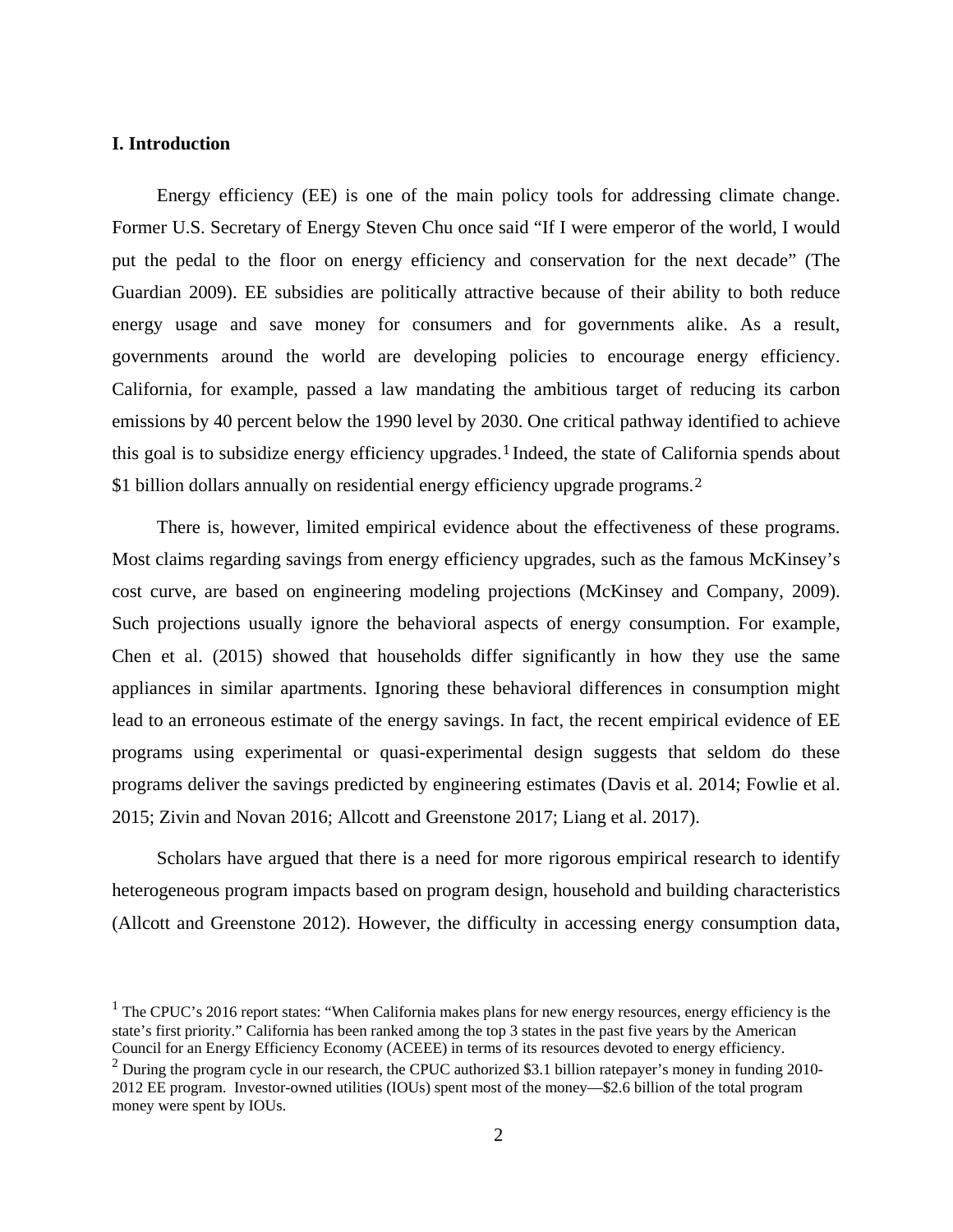and the low take-up rates of EE programs hamper such empirical analyses. For example, Fowlie et al. (2015) conducted the nation's largest randomized experiment to encourage households to adopt a free energy retrofit program in Michigan. The take-up rate was 6% despite ample resources spent for recruitment. The low take-up of EE programs makes program evaluation difficult because of potential selection bias.<sup>[3](#page-2-0)</sup> Even in some of the best-designed randomized control trials  $(RCT)$ , <sup>[4](#page-2-1)</sup> the low take-up rate of EE programs poses a significant barrier to instrument a randomization design as studies need large sample sizes to achieve enough statistical power. [5](#page-2-2) This problem also hinders the external validity of the analysis.

Against this background, we have compiled a large dataset to evaluate the effectiveness of residential EE upgrade programs. We have access to meter-based monthly electricity consumption data for approximately 11 million households' in Southern California Edison (SCE) territory from 2010 to 2014. The data is from the LA Energy Atlas, a relational database that enhances understanding of energy usage across LA County (Pincetl and LA Energy Atlas Development Team, 2015). We also have information on all SCE residential EE upgrade programs during that period with all financial incentive records claimed by SCE customers to improve their home energy efficiency. The data allows us to address the following research questions: (1) How effective are residential EE programs (appliance and equipment upgrades) at saving energy? Does program effectiveness vary across income groups and building characteristics? (2) What is the difference between engineering estimates of potential energy savings and actual measured energy savings?

Our study makes two contributions. First, we refine our understanding of the general effectiveness of EE programs by analyzing multiple programs. To date, only a few studies use large-scale micro data in the U.S. Two prominent studies focus on residential energy efficiency

<span id="page-2-0"></span><sup>3</sup> The low EE take-up can be because of imperfect information, split incentives between renters and homeowners, and some other behavioral bias, such as inattention. (Allcott and Greenstone 2012; Gillingham et al. 2012)

<span id="page-2-1"></span><sup>4</sup> There are two large-scale RCT research cases in the literature with 30,000 observations in Fowlie et al. (2015) and 100,000 observations in Allcott and Greenstone (2017).

<span id="page-2-2"></span> $5$  Sample size needed is inversely proportional to the square of p, where p is the difference in the proportion of the treatment group that takes up a program relative to the control group. So p=0.05 (0% of the control group, and 5% of the treatment group), researchers need  $400$  (=1/(0.05) $^{\circ}$ 2) times the sample as with 100% compliance. We can do a simple exercise using our data information as a reference. Say average electricity usage is 600 kWh per month for non EE participants (control group), standard error is about 700 kWh per month. To detect 10% decrease in electricity consumption as treatment effect with 100% take-up, we need sample size of 2861; however, with only 5% take-up, we need sample size of 1,144,142.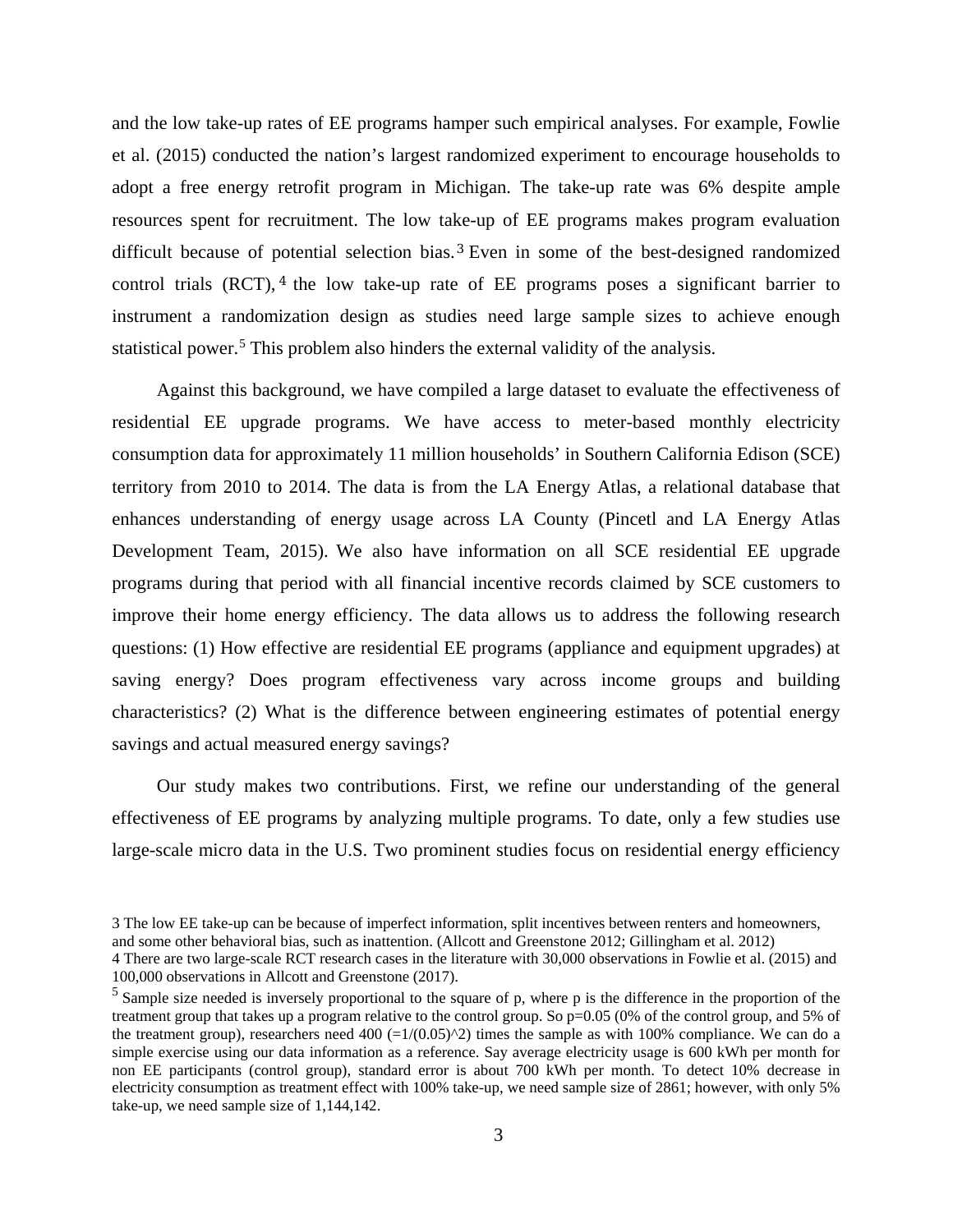programs and low-income weatherization programs in Wisconsin and Michigan (Fowlie et al., 2015; Allcott and Greenstone, 2017). Both studies find that energy efficiency programs are not cost-effective. However, because these studies focus on a single energy efficiency program (e.g. weatherization), $6$  and/or a single demographic (e.g. low income), it is unclear whether the energy efficiency gap—defined by the difference between optimal and actual energy use—occurs because of the program or because of household demographics. To our knowledge, we provide the first study comparing numerous EE programs with large-scale micro data (e.g. more than 11 million households' utility billing records). Our comprehensive coverage of program data allows us not only to compare programs, but also to control for overlapping program impacts (owing to the fact that EE participants may apply to multiple programs) and avoid over-estimation that may result from these overlaps. With this unique large-scale data we can precisely compare impacts across program types (e.g. refrigerator, lighting, HVAC, etc.) with large statistical power. We can also investigate differences in program impact according to different incentive schemes, such as free giveaways and cash rebates.

Second, we are able to differentiate program impacts based on building characteristics, such as vintage, and square footage. This differs from most previous studies that link account level electricity information solely to census socio-demographics, rather than including building level information. Observing heterogeneous program effects is critical to improving funding allocation and program design.

To evaluate program impacts, we follow the identification strategy of the most rigorous research in EE program evaluation to date (Davis et al. 2014; Fowlie et al. 2015).<sup>[7](#page-3-1)</sup> We rely on a difference-in-difference strategy, a rich number of matching covariates, and various fixed effects (household-month and time) to address self-selection bias in program participation since residential EE programs are voluntary. First, we construct a set of households that are similar to our program participants but have never participated in any of the programs. To achieve this, we use the Mahalanobis matching method on a pool of more than 10 million households based on

<span id="page-3-0"></span><sup>6</sup> Allcott and Greenstone (2017) focus on two energy efficiency programs in Wisconsin, which are part of the national Better Building Neighborhood Program (BBN). The two programs were targeted at residential building retrofit. First, the energy consultant will give a free audit, and then recommend many parts of the needed retrofit to the building, such as attic insulation, air sealing, vaulted ceiling insulation, etc.

<span id="page-3-1"></span> $7$  We do not have a valid instrumental variable or a credible regression discontinuity (RD) design as programs are available to all SCE customers in the SCE service territory.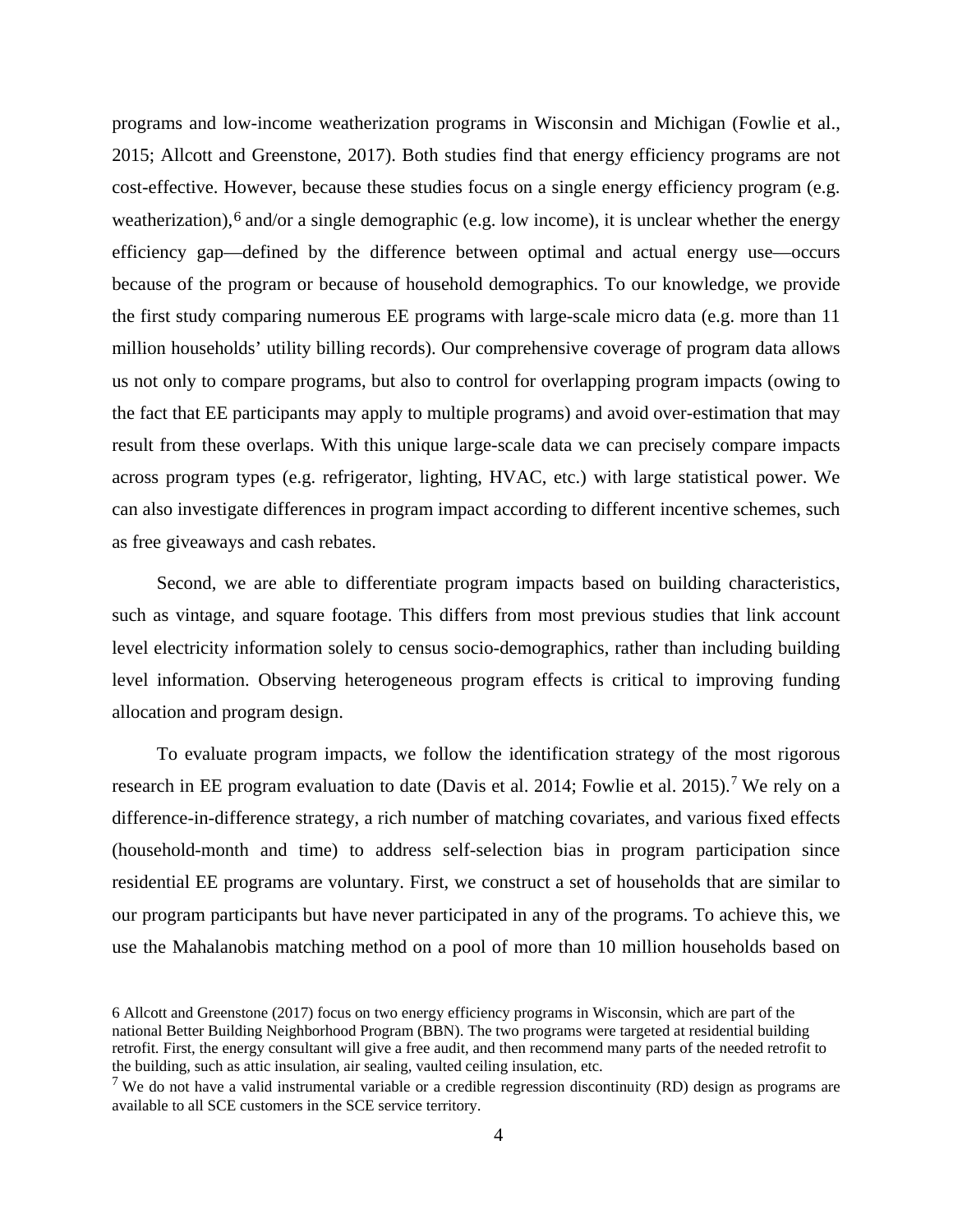building characteristics geocoded from the assessors' database and census blockgroup data.<sup>[8](#page-4-0)</sup> Second, we use panel regression models to estimate the average program effect after matching. We exploit the monthly variation of program participation, and use household-month and time fixed effects to rule out time-invariant unobservable factors that might confound program impacts. Our identification is based on panel regressions comparing monthly electricity usage over time for households participating in EE programs to those who have never participated in the programs.

Our results show that EE programs reduce overall electricity usage by 4 percent. However, the energy savings vary significantly by program type. While pool pumps and refrigeration programs are associated with significant energy savings (12-13% and 6%, respectively), HVAC retrofits generate insignificant overall savings, and programs targeted at other appliances (i.e. clothes washers and dishwashers) and building shell, are associated with increases in overall consumption.

In addition, we find that energy savings are considerably inconsistent with the engineering estimates computed by Southern California Edison, the investor- owned utility for most of Southern California responsible for the EE incentive programs. For example, lighting programs achieve only 7% of the engineering estimates;  $9$  and whole house retrofit programs achieve just 18% of the engineering estimates, while other programs such as those for dishwashers and clothes washers generate increases in energy consumption. However, programs upgrading pool pumps, water heating, and audits generate larger savings than the ex-ante estimations. This indicates that the bias of engineering estimates can go both ways, underscoring the importance of conducting EE evaluations with actual meter or billing level data.

In terms of program heterogeneity, we find that the level of the financial incentives matters. For example, we find larger savings among products with cost-sharing (e.g. lighting rebate programs) than products given away for free (e.g. free LED light bulbs). Cost-sharing (< 100% subsidy) is more effective than free distribution in the case of lighting programs as the impact largely depends on recipients' usage behaviors. Indeed, it is possible that free light bulbs

<span id="page-4-0"></span><sup>8</sup> The covariates for matching are location (X Y coordinates), single vs. multi-family housing, vintage, square footage, etc., and socio-demographic variables from the census block group data (i.e. income, population density, education, etc.

<span id="page-4-1"></span><sup>9</sup> The estimated coefficients for lighting programs are not significant in our most conservative specification.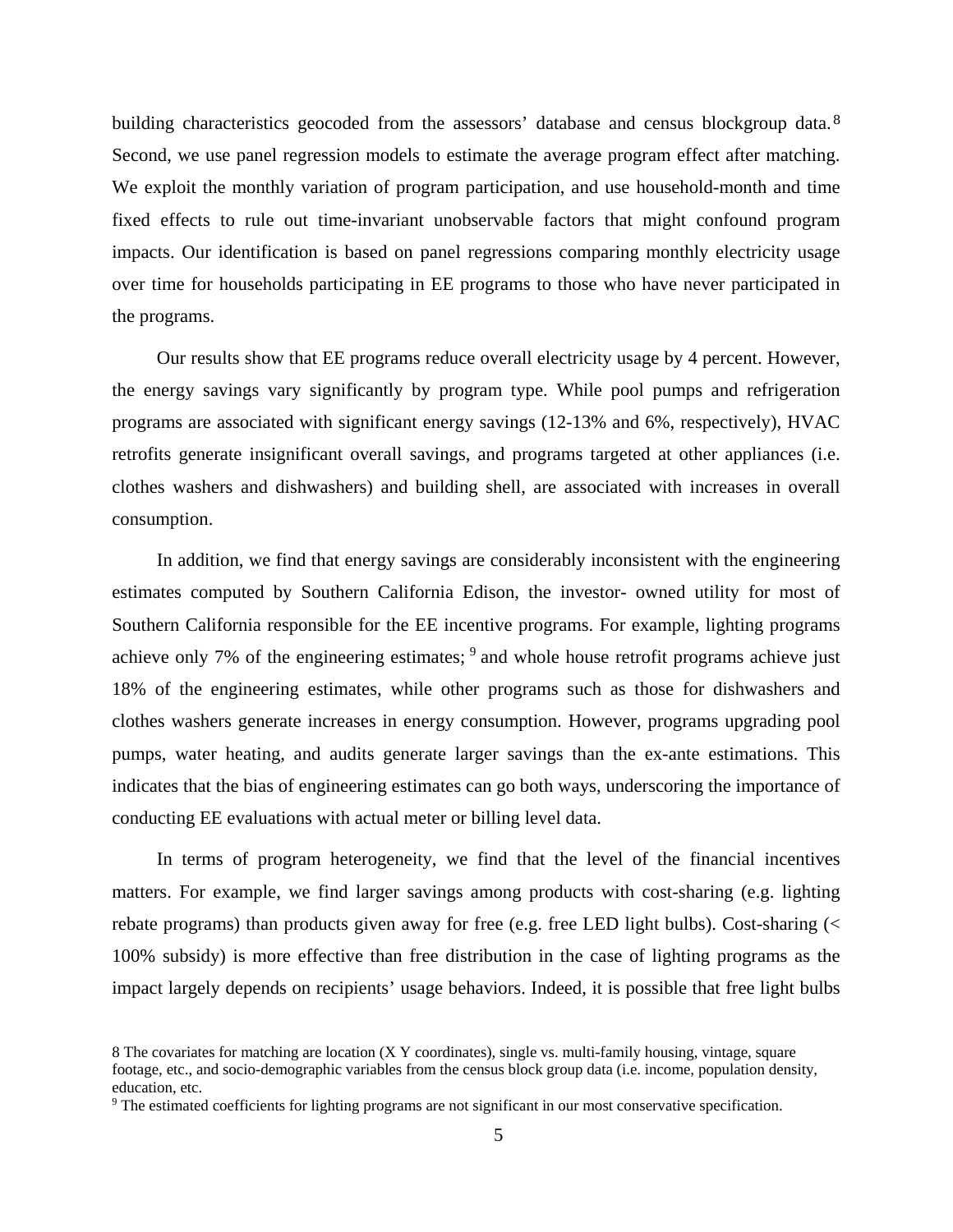are not installed by households, in contrast with light bulbs purchased through rebate programs. Yet, we do not find differences between programs giving incentives to the distributors and those giving incentives directly to the end-users. The result highlights the possibility of improving program effectiveness by choosing the appropriate delivery mechanism for each products or technology.

In terms of cost effectiveness, we find that pool pumps, and water heating are the most cost-effective type of EE upgrade (cost \$0.015 per kWh saved, and \$0.001 per kWh saved, respectively). HVAC and whole house retrofits are relatively costly measures to reduce electricity consumption since they only provide savings during certain times of the year (\$0.19 per kWh saved, \$1 per kWh saved, respectively). Refrigeration programs are also promising given they generate large overall savings and are cost-effective. The direct program cost for refrigeration upgrade is \$0.03 per kWh saved—quite comparable to a demand response behavioral program (\$0.025 per kWh saved) (Allcott and Mullainathan 2010). However, our findings also suggest that policymakers proceed with caution when designing subsidy programs to upgrade appliance (dishwashers and clothes washers), building shell, HVAC, and whole house retrofits. The first two could lead to perverse upgrades that increase electricity usage, and the last two only provide savings at certain times of the year.

The paper proceeds as follows. Section II locates our study in the current literature. Section III provides the background for the study of energy efficiency programs. Section IV presents our data and empirical strategy. Section V presents our main results on overall program impact. Section VI details heterogeneous estimates. Section VII discusses program cost effectiveness. Section VIII presents robustness checks. Section IX provides a concluding discussion.

#### **II. Literature Review**

There is growing empirical literature on the effectiveness of EE programs. However, due to privacy law applicable to accessing individual utility data, large-scale evaluations using credible quasi-experimental design are still rare. Estimates of savings in EE program impact evaluations often rely on model simulations and extrapolations, and rarely incorporate credible pre and post energy consumption data (Qiu and Patwadhan 2018). In addition, most government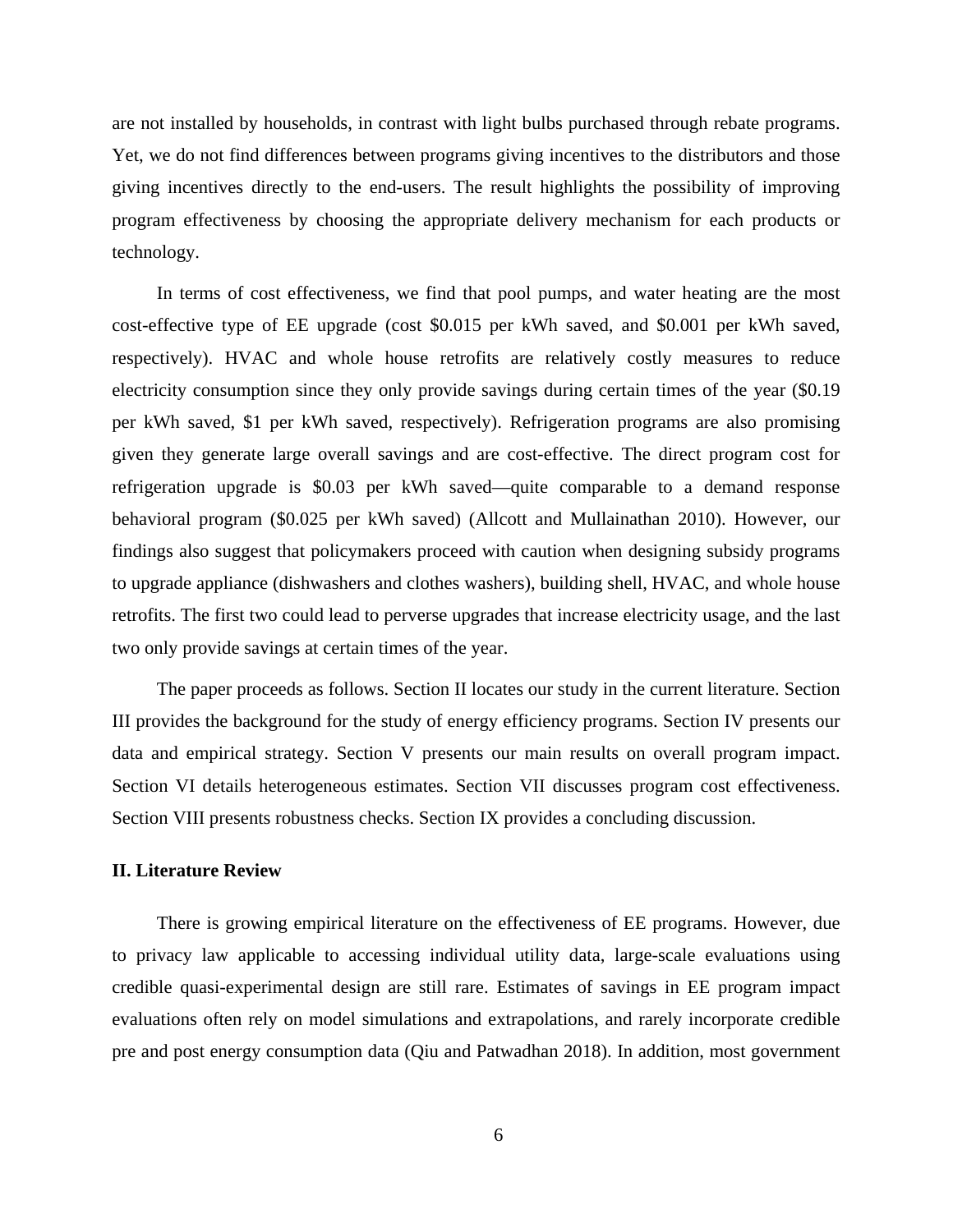reports lack credible statistical approaches to overcome selection issues. Consequently, the results from these evaluations are not easily generalizable.

In the recent years, researchers have started to use smart meter and billing data to evaluate realized savings. In Table 1, we provide a list of the most recent academic research evaluating residential energy efficiency programs using micro data.<sup>[10](#page-6-0)</sup> The list indicates that most studies show lower realized savings than the ex-ante engineering predictions, ranging from 25% to 79% of the ex-ante projections. This indicates the need for adequate evaluation methods to better understand energy savings and program effectiveness.

\*\*\*

#### [Insert Table 1 Here]

\*\*\*

Despite the growing literature evaluating residential energy efficiency programs, few studies use large-scale household-level data with randomized controlled trials or quasiexperimental designs. Further, most of these evaluate only a single program without controlling for potential participation in multiple programs, leading to possible biased estimates (See Table 1). For example, Fowlie et al. (2015) study the effectiveness of the Weatherization Assistance Program (WAP) among 34,161 eligible low-income households in Michigan in 2011-2014. They find that WAP reduced monthly energy consumption by 10-20%, but achieved only 40% of the projected savings. Based on two Wisconsin residential EE programs, Allcott and Greenstone (2017) find that actual savings amounted to only 58 percent of projected savings. Those programs did not yield positive social welfare in terms of cost-effectiveness. Boomhower and Davis (2017) focus on a program providing air-conditioning rebates in California. They find that the cost savings from AC units are underestimated if we ignore the timing of the savings. Because these studies focus on individual programs, and because these programs are in different locations, it is difficult to compare the magnitude of the savings across programs.

Davis et al. (2014) is the only study that uses large-scale data comparable to our study. They analyze 1.9 million Mexican households that replaced their refrigerators within 2 years.

<span id="page-6-0"></span><sup>10</sup> We cross-checked our list and information referenced from the most recent review paper done by Chiu and Patwardhan (2018).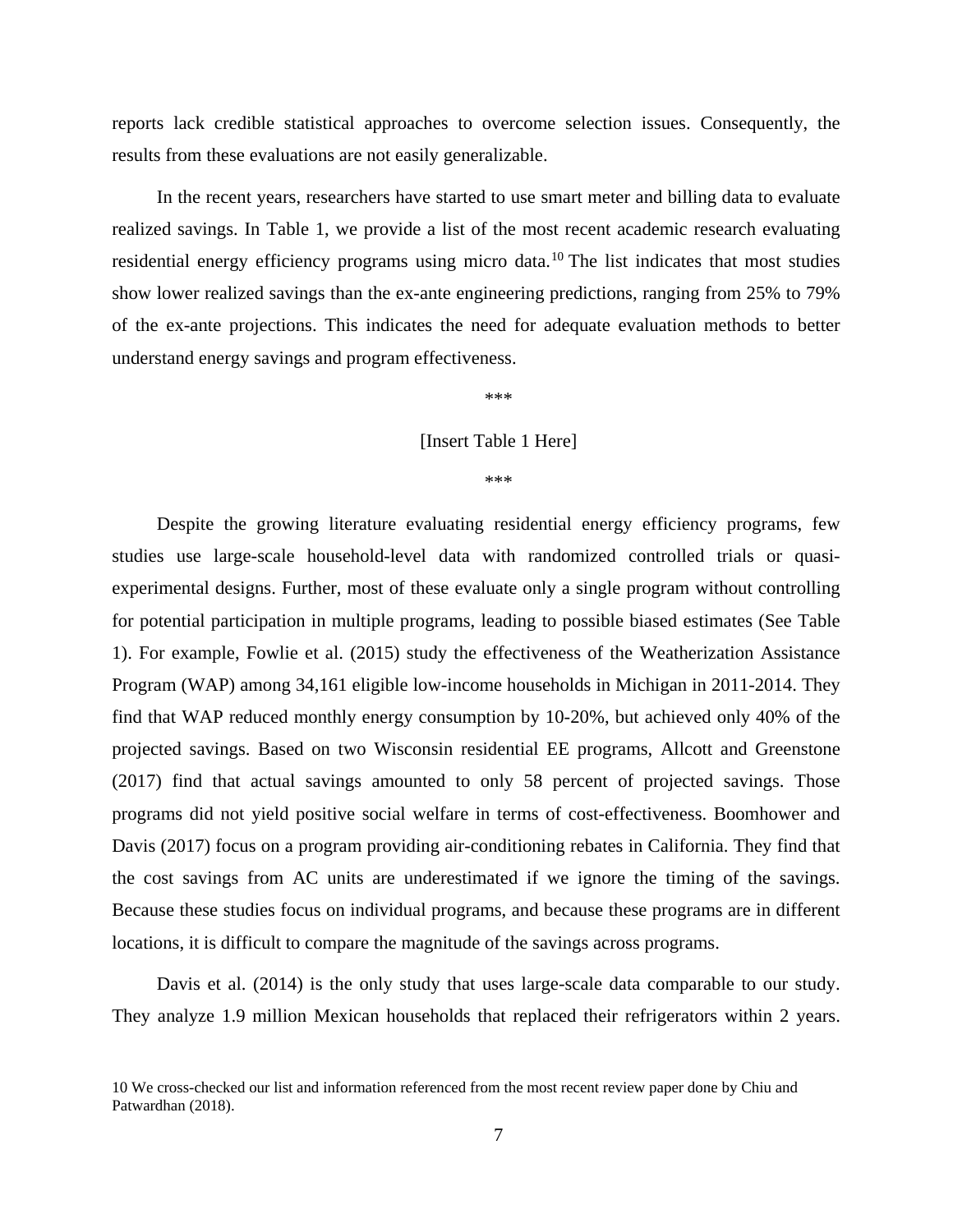They found that the program has a positive impact on reducing electricity usage (reduced by 8 percent), but that the actual savings accounts for only one-quarter of the predicted savings. However, energy efficiency markets in Mexico are quite different from the U.S. Therefore, the question remains with respect to the effectiveness of similar programs in the U.S. Additionally, we analyze multiple types of appliance upgrades and can provide a richer context for policymaking.

Furthermore, because utility billing data does not include building-level information, very few studies include information on building characteristics. When they do, there are insufficient numbers of observations to examine building heterogeneity (see Table 1). As building quality explains a significant amount of energy use, it is imperative to include building characteristics to help control for selection bias in program participation. It might also help understanding heterogeneous program impacts.<sup>[11](#page-7-0)</sup> For example, the realized savings of an AC unit upgrade can be greater in a new and well-insulated building, than in an older building not well insulated. It is therefore difficult to extrapolate some of the current literature results without taking into account building characteristics.

Our study contributes the existing literature in three ways. First, we use a large sample of households (more than 11 million unique accounts) with monthly electricity usage in 2010-2014 to construct a rigorous quasi-experimental method to address potential endogenous program participation. Second, we examine all available end-user programs, thereby taking into account overlapping program effects. Third, we analyze heterogeneous program impacts by program types and building types. Although program take-up is often low, our large-scale sample makes it possible to examine heterogeneous program impacts with enough statistical power.

## **III. Program Background**

Our study focuses on all the customer incentive based EE programs administered from 2010-2015 by Southern California Edison (SCE)—one of the largest utilities in the United States, providing electricity to more than 14 million people. During that period, SCE provided

<span id="page-7-0"></span> $11$  Building quality have great potential to improve energy savings. For example, Asensio and Delmas (2017) examined the impact of certified green buildings on energy savings, and they found that certified green buildings (e.g. LEED building) can save up to 30% of energy consumption, compared to non-certified buildings.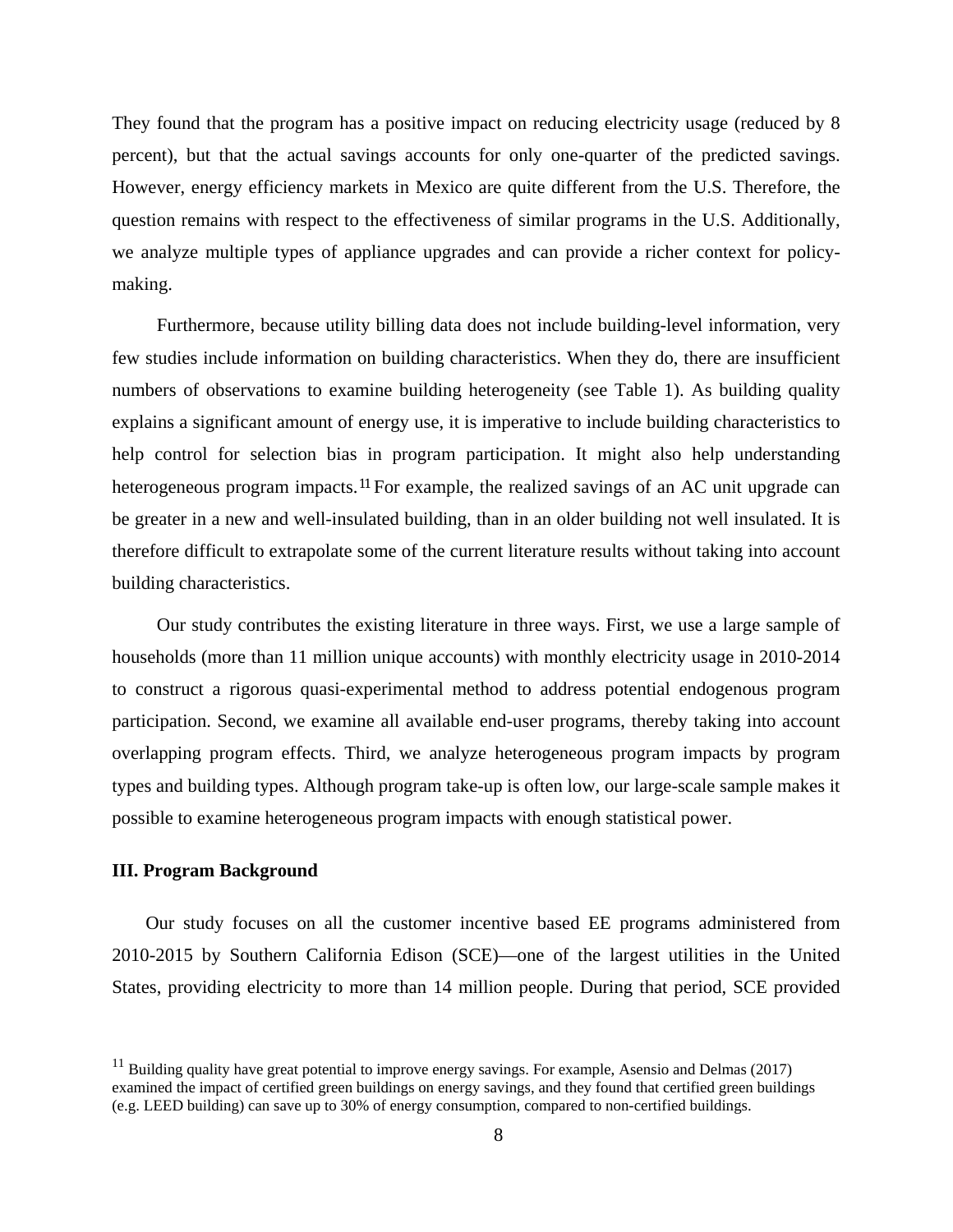financial incentives to customers for upgrading their home with more energy efficient products, such as lighting, pool pumps, refrigerators, and other appliances. To obtain the rebate, SCE customers typically need to upgrade to a more energy efficient product in their homes during the program implementation period, and then apply for the rebates by mail or online. For example, single-family home owners can apply for rebates through the Home Energy Efficiency Rebate (HEER) Program—the largest residential program based on expenditure (CPUC 2015), and multi-family owners can apply through Multifamily Energy Efficiency Rebate Program for various upgraded appliances, such as HVAC, lighting, pool pump, and fridge. Other programs provide larger financial incentives for EE upgrades. For example, the Comprehensive Mobile Home program focuses on promoting EE technologies among mobile home owners and provides direct install for lighting and HVAC upgrade at no charge.

Table 2 shows the name and the number of SCE households enrolled in different EE upgrade programs. We also present the detailed program implementation strategies in Appendix B. There are 11 types of products based on SCE's categorization, namely appliance upgrade (i.e. dishwasher and clothes washer), consumer electronics, HVAC retrofit, lighting, pool pumps, refrigeration (i.e. fridge and freezer), water heating, audits, whole house retrofit, and building shell. Note that households may claim multiple incentives to upgrade their homes through various programs. To be consistent with SCE's program design rationale, we focus our analysis on product categories. As Table 2 shows, among those products, lighting and refrigeration have attracted larger participation.

\*\*\*

## [Insert Table 2 Here]

\*\*\*

EE programs might use different levels of financial incentives (as shown in Table 3). They can provide the products for free or subsidize a certain percentage of the cost (i.e. rebate). SCE also provides incentives to different recipients. For example, incentives given to contractors or distributors are called up-stream or mid-stream incentives. Down-stream incentives are given directly to households, the end-users.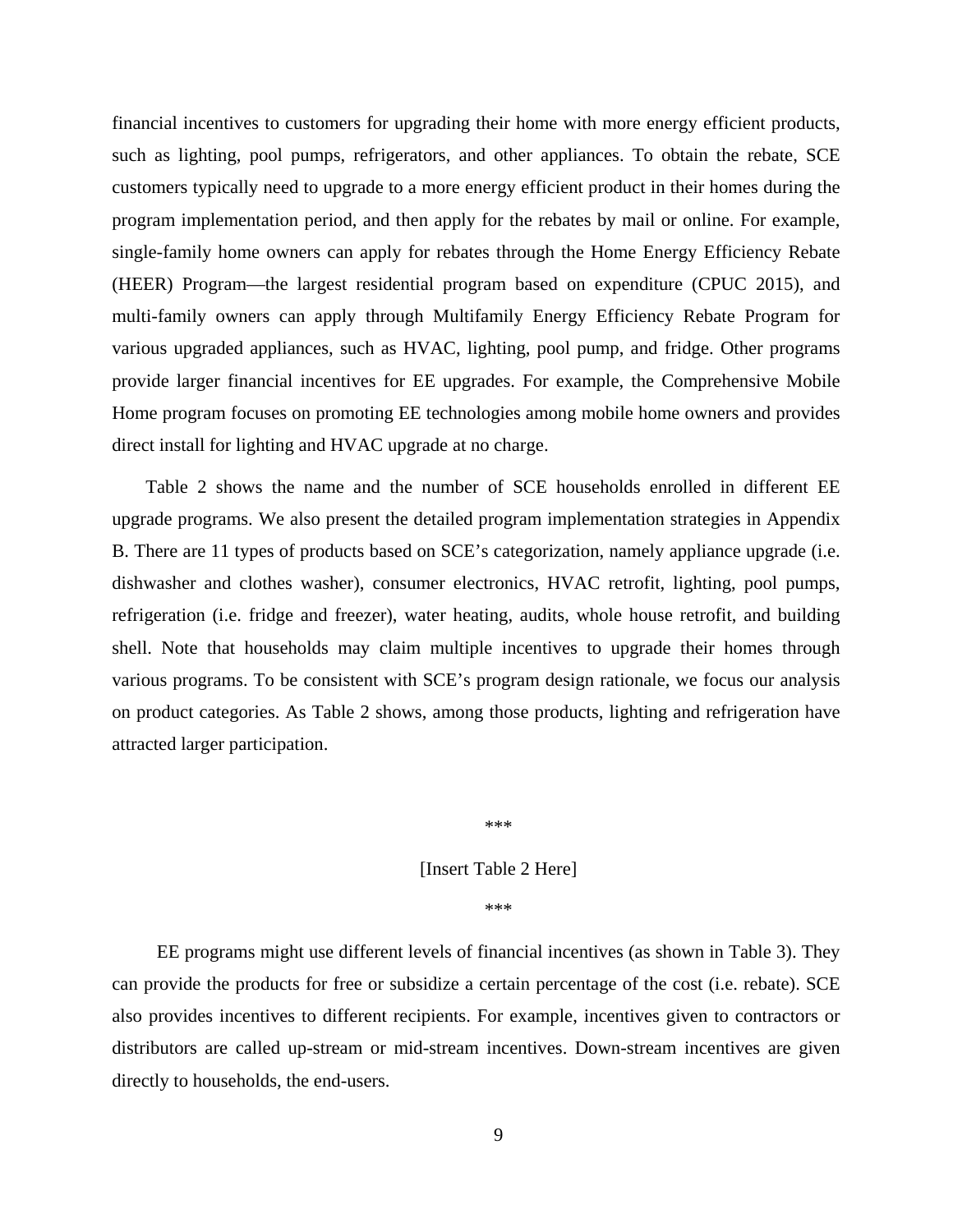## [Insert Table 3 Here]

\*\*\*

\*\*\*

#### **IV. Data and Empirical Framework**

#### *Data Description*

We combine four datasets to understand the effectiveness of energy efficiency programs among residential households in Southern California. We focus on programs where households could claim financial support between 2010-2015.<sup>[12](#page-9-0)</sup> To evaluate the impact of the programs on energy usage, we use monthly electricity consumption measured at the household account level.

Electricity usage and program participation data are extracted from the LA Energy Atlas, a relational database that enhances understanding of energy usage across LA County (Pincetl and LA Energy Atlas Development Team, 2015). <sup>[13](#page-9-1)</sup> Key data for EE program participation are from both the California Public Utilities Commission (CPUC) and SCE, the regional electricity utility. Additional building level characteristics information comes from the Los Angeles County Assessor's property dataset, as well as socio-demographic information from the census database. See Table 4 for more details regarding the source and coverage of our data.

\*\*\*

[Insert Table 4 Here]

\*\*\*

**EE Program Data**. Program participation data identifies residential energy efficiency programs implemented in SCE service territories during 2010-2015. Note that 2015 electricity consumption data is unavailable to us, so for the program impacts on electricity savings, we only analyze the information from 2010 to 2014. Yet, the program information from 2015 is useful to

<span id="page-9-0"></span> $12$  Program related information (ex: installation date, rebate amount, etc.) was recorded. However, we do not analyze other programs that do not directly involve end-users' action: for example, training and education programs to promote EE upgrade, subsidy programs for developing new EE technologies and standards, etc.

<span id="page-9-1"></span><sup>13</sup> [www.energyatlas.ucla.edu](http://www.energyatlas.ucla.edu/)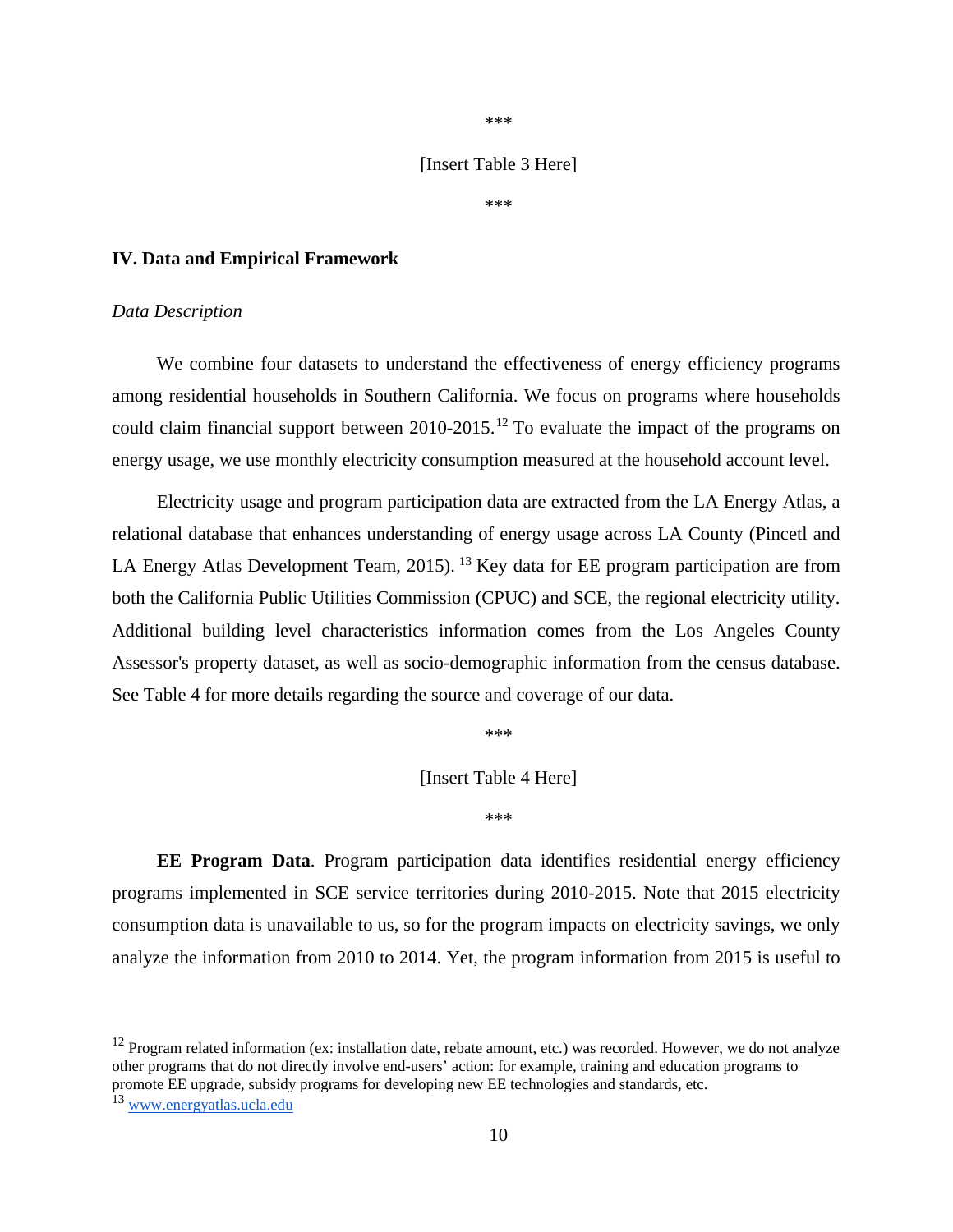prevent us from selecting any future EE participants into our matched control group. More than 80% of our observations have at least 12 months of data for the analysis.

Each time a household claims rebates or direct financial support for an upgraded equipment/appliance, there is a record that documents related program information, such as the installation date, rebate amount, type of product, and predicted savings. Based on the installation date claimed in the form, we generate a program participation variable reflecting the starting month of the upgrade for each household and each product. All subsequent monthly information for an EE participant is considered a "treated period" for that certain program/measure once a household has participated in a program.

The EE program participation data cover  $506$  cities.<sup>[14](#page-10-0)</sup> We illustrate the participation information in Table A1 and Figure A1 of the Appendix. Comparing EE participation rates across income categories shows more participation by higher income areas (the top income quantile). The take-up rate is 11.6% for the highest income quartile, and 5.5% for the lowest income quartile, respectively. Orange County has higher EE adoption rates (12%) than the other counties. Los Angeles and Imperial County have lower adoption rates (around 6 percent) than other counties. This indicates the need for a credible quasi-experimental design to mitigate this self-selection bias when evaluating program effectiveness.

**Electricity Usage Data.** Account-level electricity billing data are available from January 2010 through December 2014 across the SCE service territory. Our data contains more than 11 million unique accounts with monthly electricity usage data for 2010-2014. The panel data is unbalanced because households may move in and out of the building, or even the area so they may not have a complete record throughout the study period. Yet, more than 80% of our observations have more than 12 months of data for the analysis.

The unit of analysis is the combination of the household utility account and the building. If a household has moved to a new address, even while carrying over their same utility account, we generate a different ID. This approach accounts for the potential that the same household may

<span id="page-10-0"></span><sup>&</sup>lt;sup>14</sup> Including Irvine, Lancaster, Santa Ana, Palmdale, Valencia, Aliso Viejo, Orange, Rancho Santa Margarita, Corona, Fullerton, Long Beach, Moreno Valley, Lakewood, Newhall, Costa Mesa, Tustin, Mission Viejo, Los Angeles, Torrance, Saugus, etc. However, the data do not cover information for LA City, which is served by the Los Angeles Department of Water and Power (LADWP), a separate utility.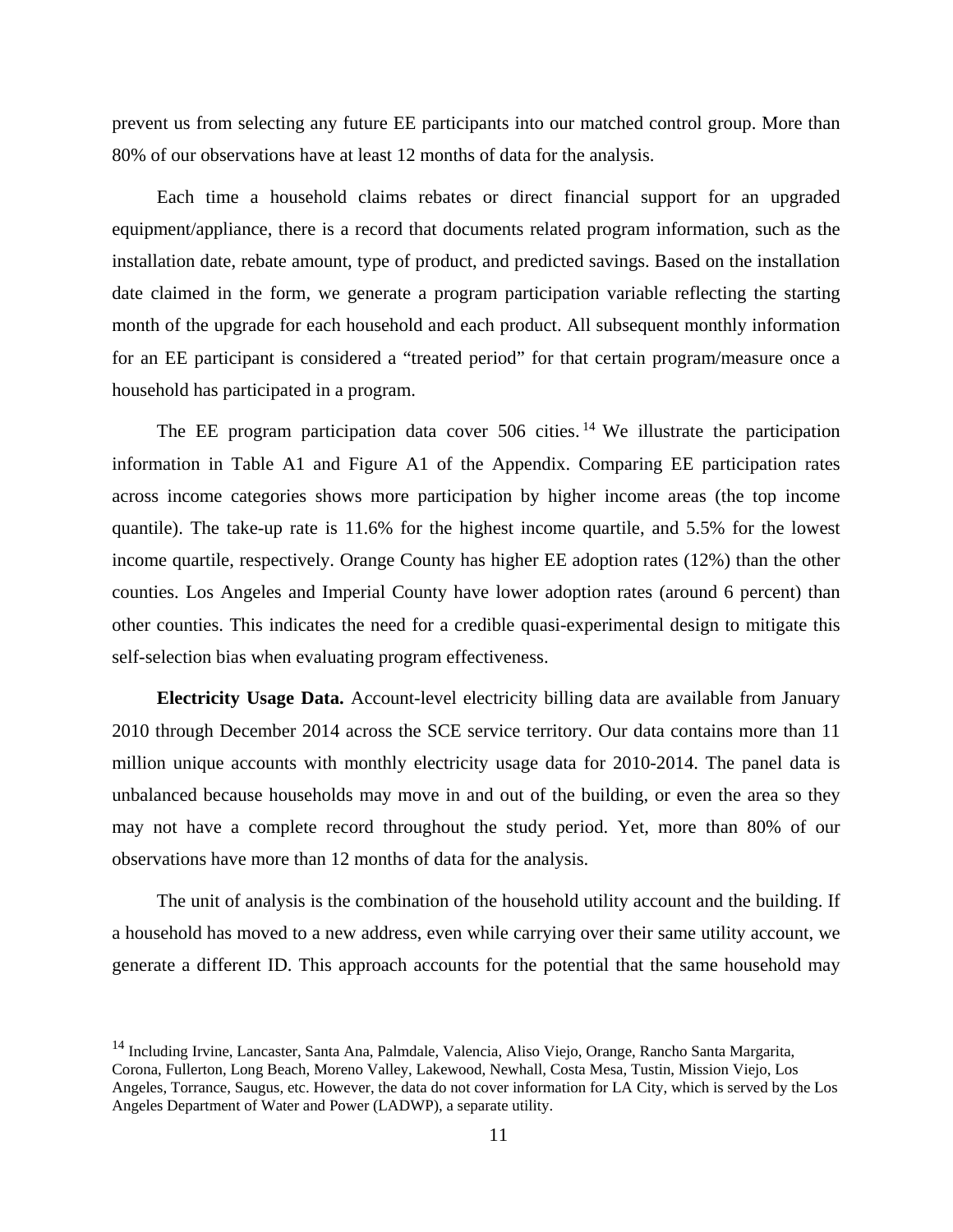consume electricity differently due to building characteristics, such as vintage and square footage. Also, households may not bring their appliances to a new building, so they are no longer considered treated once they moved.

We further illustrate the average consumption pattern by calendar month of the year for EE participants and non-participants in Figure 1. It is evident that electricity usage exhibits a seasonal pattern. As shown in the figure, EE participants tend to consume more (ranging from more than 600 kWh per month to 900 kWh per month) than non EE-participants (ranging from around 500 kWh to almost 800 kWh per month). Even though non-participants have reasonably similar consumption pattern to EE participants before matching, this figure shows that there is room for better selecting the comparison group. This difference between EE participants and non-participants motivates us to control for time-invariant characteristics using household-bymonth-of sample fixed effects. We also recognize that many variables (such as building vintage, size, etc.) that determine program take-up, may still be correlated with electricity consumption between EE participants and non-participants. As the literature shows that regression models may perform poorly with small covariate overlap (Dehejia and Wahba, 1999, 2002; Glazerman et al., 2003), we use a matching method to improve our selection of the counterfactual group based on all the plausible observables to improve covariate overlap. The empirical strategy section explains our method in detail.

\*\*\*

## [Insert Figure 1 Here]

\*\*\*

**Building Characteristics Data**. Building characteristics used in this analysis include use type (i.e. single-family housing, multi-family housing, condominium, etc.), square footage, building vintage, climate zone, whether the house is occupied by its owner as the primary residence, and whether the household is registered under CARE/FERA, energy discount programs for low income households, and whether the household is identified as having a swimming pool or not. The descriptive analysis of the key variables is shown in Table 5. For LA County, building use type and ownership information is sourced from the 2016 county assessor office's parcel database that is publicly available on the LA County GIS portal website. For all other counties, information is from a standardized parcel database created by the Southern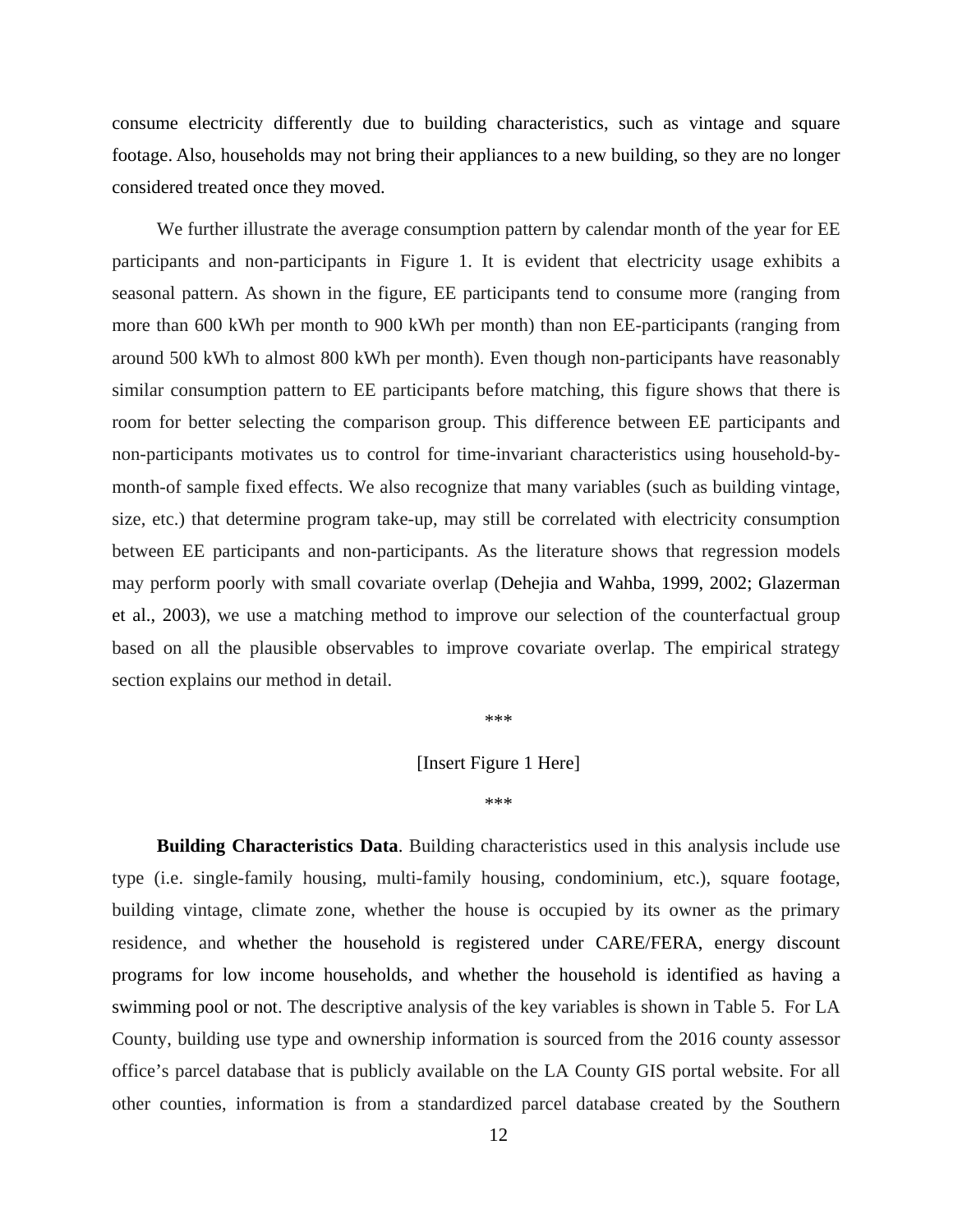California Association of Governments (SCAG). Through a multi-stage geocoding process developed for the LA Energy Atlas, individual account addresses are associated with parcel boundaries. This process links each utility account, and its associated utility consumption records, with the building attribute information available for the various parcel database sources.

\*\*\*

#### [Insert Table 5 Here]

\*\*\*

**Socio-demographic Data.** We use US census data to obtain socio-demographic information. The census information is taken from the American Communities Survey (ACS) 2006-2010 estimated at the block group level. The variables of interest include median income, population density, poverty, ethnicity, education, the percentage of homeowners, and occupancy rate.

## *Empirical Strategy*

The program impact can be identified by comparing the change of electricity consumption over time between participants and non-participants. The challenge for the evaluation is that many other factors may impact households' program participation decision as well as their energy usage. In order to rule out factors that may confound the program impact, we first find a set of households that are similar to our program participants but have never participated in any of the programs. We use a matching method to find this relevant comparison group based on observable variables such as location, building characteristics, and demographic variables—all of which are determined to be important regarding decisions on program uptake in the literature. We did not use any outcome variable to construct our control group so as to retain the objectivity of our design, as recommended by Rubin (2007) when drawing casual inference from observational studies. This pre-match method can improve the covariate overlap to reduce bias before running the panel regression models with various household fixed effects (Dehejia and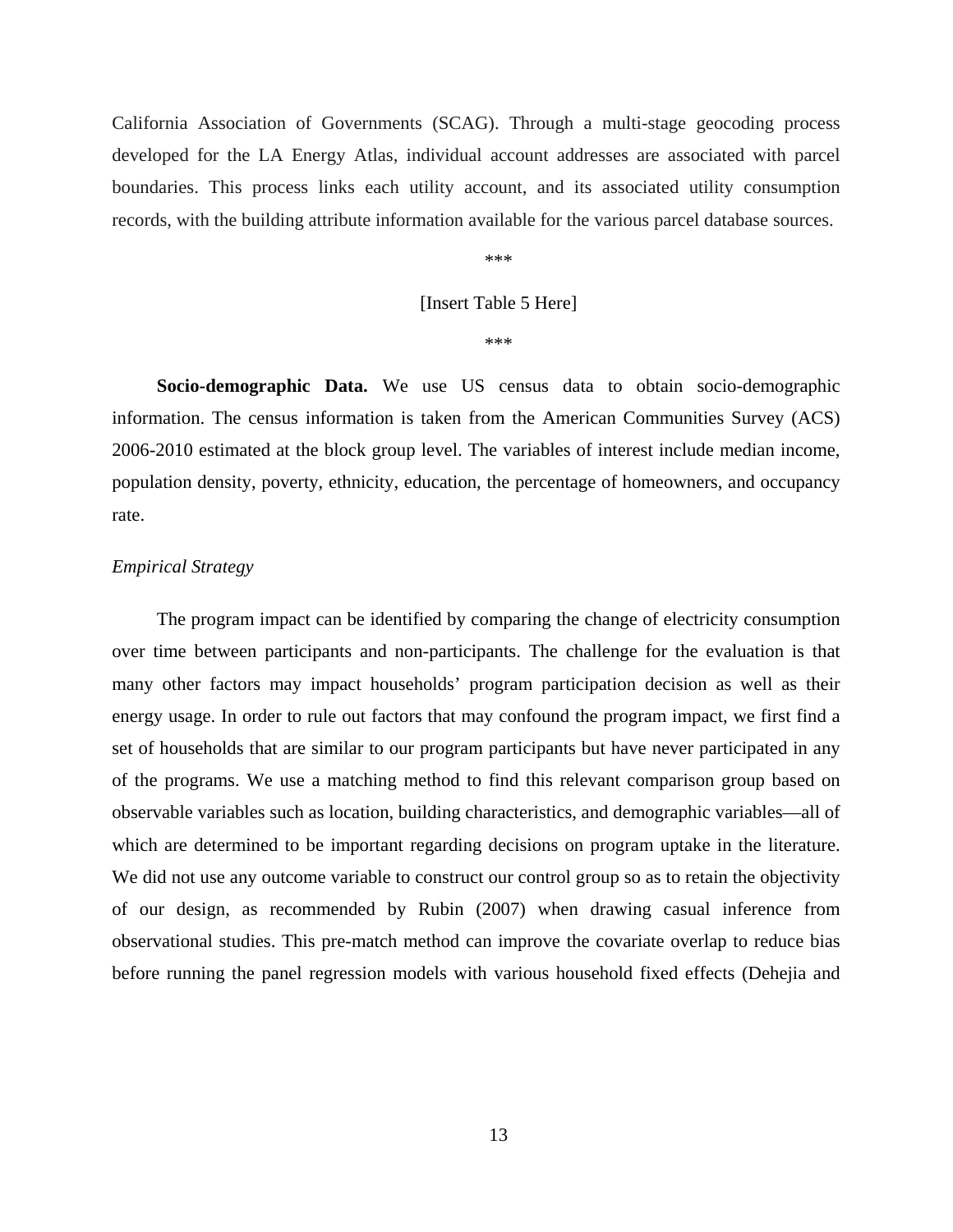Wahba, 1999, 2002, Ho et al. 2007, Stuart 2010).<sup>[15](#page-13-0)</sup> This covariate overlap improvement using matching before panel fixed effects regressions is also evident in the empirical setting (Alix-Garcia et al. 2015).

We pre-match households that are program participants in any year between 2000 and 2015 with households that have never participated in any EE programs using Mahalanobis Distance Matching with replacement. This matching scheme uses the data from over 10 million non-participants and finds the nearest neighbors to our program participants based on several covariates that were not previous available in the literature. The idea is to establish an appropriate counterfactual sample of households that are as similar to our participants as possible, but have never participated in any of the energy efficiency programs in our study. To conduct the matching, we require exact match within the residential use type (e.g. single family housing, multi-family housing, condominium, combined residential), vintage bins (built before 1950, between 1950 and 1978, between 1979 and 1990, and after 1990), square footage bins, <sup>[16](#page-13-1)</sup> climate zone, and fuzzy nearest distance matching over other covariates include owner-/renteroccupied, [17](#page-13-2) whether they participated in any low-income electricity discount program, either California Alternate Rates for Energy (CARE) Program, or Family Electric Rate Assistance (FERA Program), and whether they had a pool.<sup>[18](#page-13-3)</sup> We also include x y geographic coordinates to make sure that we can minimize this extra dimension to improve our location matching.<sup>[19](#page-13-4)</sup> Our contribution is to use both socio-demographic and building-level information in selecting our counterfactual group as the existing literature uses covariates from socio-demographic

<span id="page-13-0"></span><sup>&</sup>lt;sup>15</sup> Nonetheless, we are aware that the matched comparison group is not drawn from a randomized experimental setting. There may still exist differential time trends in electricity consumption between participants and nonparticipants. We address this concern in the robustness check section.

<span id="page-13-1"></span><sup>&</sup>lt;sup>16</sup> Because square footage has a very wide range, we bin them based on 100 percentiles.

<span id="page-13-2"></span> $17$  Based on property tax records, we can identify those who are the building owner and at the same time live in that building as their primary residence.

<span id="page-13-3"></span> $18$  Pool ownership information is limited and incomplete. Therefore, for those who do not have pool information, we simply impute the missing values that simulate the distribution. We can treat this process as if we use this extra pool information to improve the matching method without throwing away observations. We have also tried matching without this pool ownership information, and the result is consistent.

<span id="page-13-4"></span> $19$  Since we use x-y coordinates in matching, some may worry about spillover effect—non-participants who live adjacent to our treated participants may become more energy saving; for example, they learn more about energyrelated knowledge. Nonetheless, this potential spillover effect will make our program impact under-estimated which means that our identified program impact, if any, is even stronger in the absence of spillover. Also, we use similar matching covariates but without x-y coordinates, and the results are consistent, indicating small spillover effect.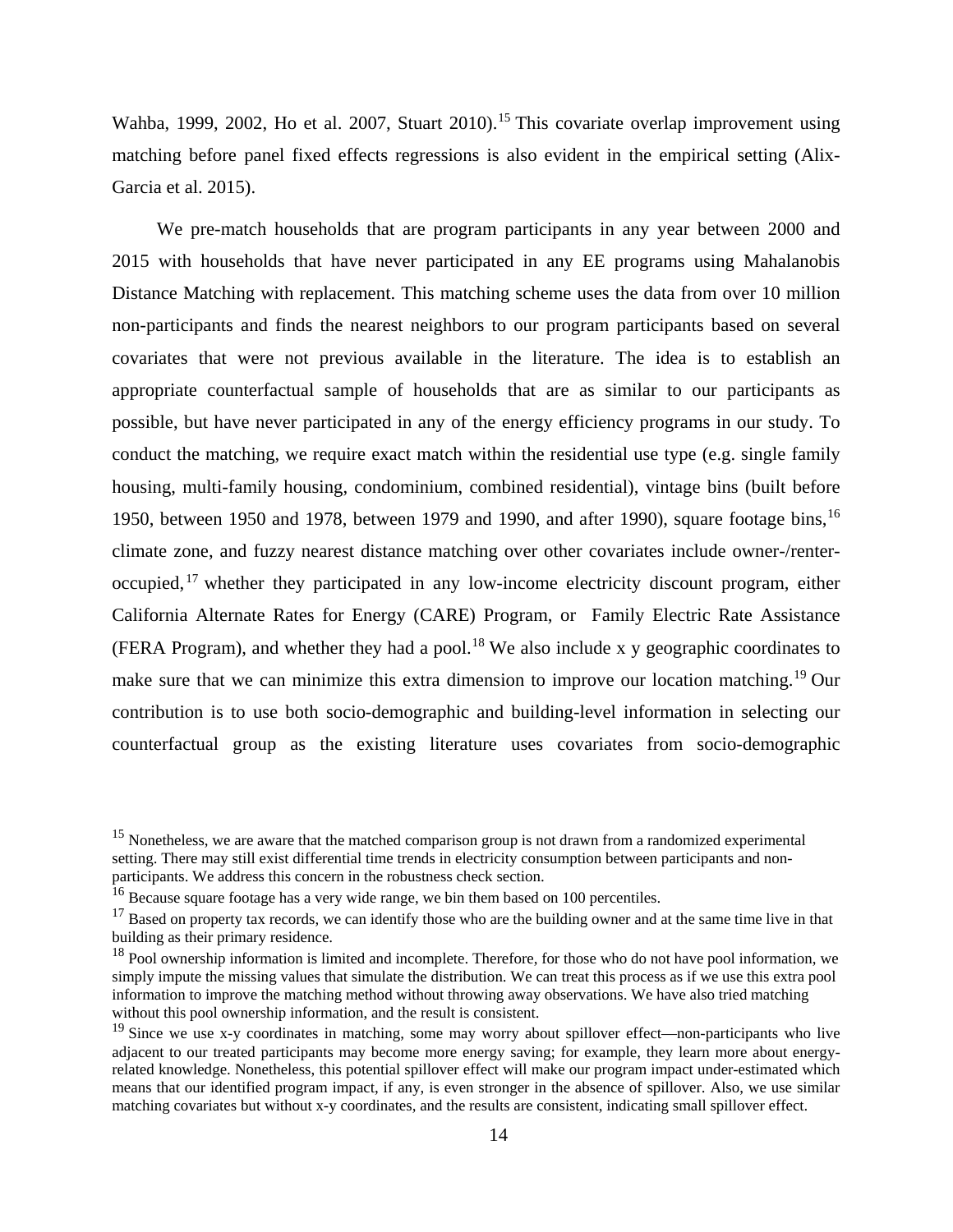information (mostly at the census blockgroup level) or past electricity usage to find the counterfactual. Very few studies have building-level information (see Table 1), which is considered as more important determinants in explaining energy efficiency retrofit investment than socio-demographic characteristics (Trotta 2018).

After matching, we use panel regression models to identify impact at the household level. By controlling for household fixed effects or household-month fixed effects, we eliminate unobservable household-level characteristics that do not change over time. Household size, political affiliation, and environmental attitude, are all examples of time-invariant variables that may affect program participation as well as electricity consumption. Controlling for household fixed effects in the model can rule out those characteristic differences between participants and non-participants. We also control for time fixed effects for any unobservable factors that may confound the program impact.

In the post-matching estimations, we rely on the difference-in-difference (DID) technique to identify program impact. First, we determine the difference in electricity use between program participants and non-participants to account for the systematic electricity usage difference (first "difference"). Then we calculate another difference to compare electricity usage before and after retrofits for participants as well as non-participants (second "difference").

To evaluate the overall treatment effects for residential households, we estimate panel regressions (equation 1) with various fixed effects on the pre-matched sample with the following specification:

$$
\ln(Energy_{imt}) = \beta EE_{imt} + \alpha_{im} + \gamma_{mt} + \varepsilon_{imt} \tag{1}
$$

where  $EE_{imt}$  is an indicator variable for identifying household *i* switches from zero to one when that household joined any EE program in month *m* year *t*. We use the month when households installed the product to determine their status as a participant of the program. To understand energy usage, we use  $\ln(Energy_{imt})$ , which is the natural log of energy usage (in kilowatt-hours (kWh)) for household *i* in month *m* year *t.* Because of the large variation of this variable (for example, extremely heavy energy users in Beverly Hills), we use a natural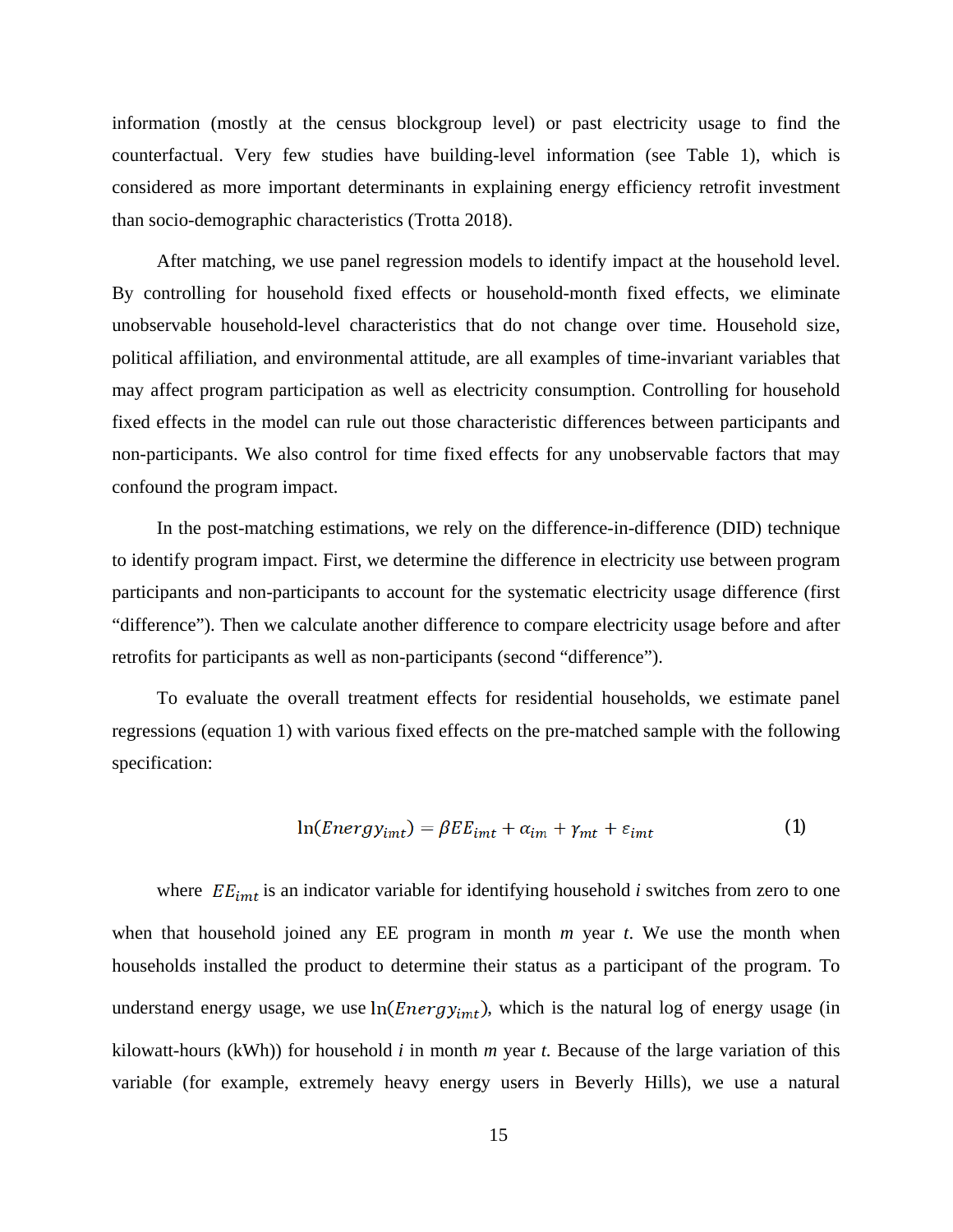logarithm to smooth the consumption variable at the extremely higher end of the distribution. This method also eliminates noisy observations that have zero electricity consumption, as even keeping a refrigerator on will take at least 20 kWh a month. Unfortunately, we do not include natural gas consumption data as they are unavailable to us.

Household-month fixed effects ( $\alpha_{im}$ ) take into account unobservable household characteristics in a certain month that may affect energy usage. That said, we create 12 separate fixed effects for each household. These household-month fixed effects address unobservable time-invariant differences in attributes between program participants and non-participants. In this context, the time-invariant unobservables refer to those characteristics that may affect program participation, and at the same time affect electricity usage; for example, a person's environmental attitudes, household size, and political views. Our model controls for these, as long as they are time-invariant. Household fixed effects within the month in a year also take away the systematic seasonal pattern of household's electricity consumption. Identification comes from the within household-month variation. For example, if a household joins a program on June 2010, we differentiate all the months before the participation and the corresponding months after the participation. This means that we are comparing January 2010 (before) to January 2011 and January 2012 (after), February 2010 (before) to February 2011 and February 2012 (after), March 2010 (before) to March 2011 and March 2012 (after), and so on.

We also include month-year time fixed effects ( $\gamma_{mt}$ ) to control for economic or administrative shocks in each time period. During certain times of the year, some places may experience economic shocks and need to diverge more sources to other welfare programs instead of environmental programs; these unexpected economic shocks may also correlate with energy consumption in the region. As program impacts may be overstated with administrative capacities varied by time,  $\gamma_{mt}$  difference out those confounding administrative and economic shocks.

To better understand what type of program works, we further analyze program effectiveness by dividing programs into different types of products. We estimate equation (2):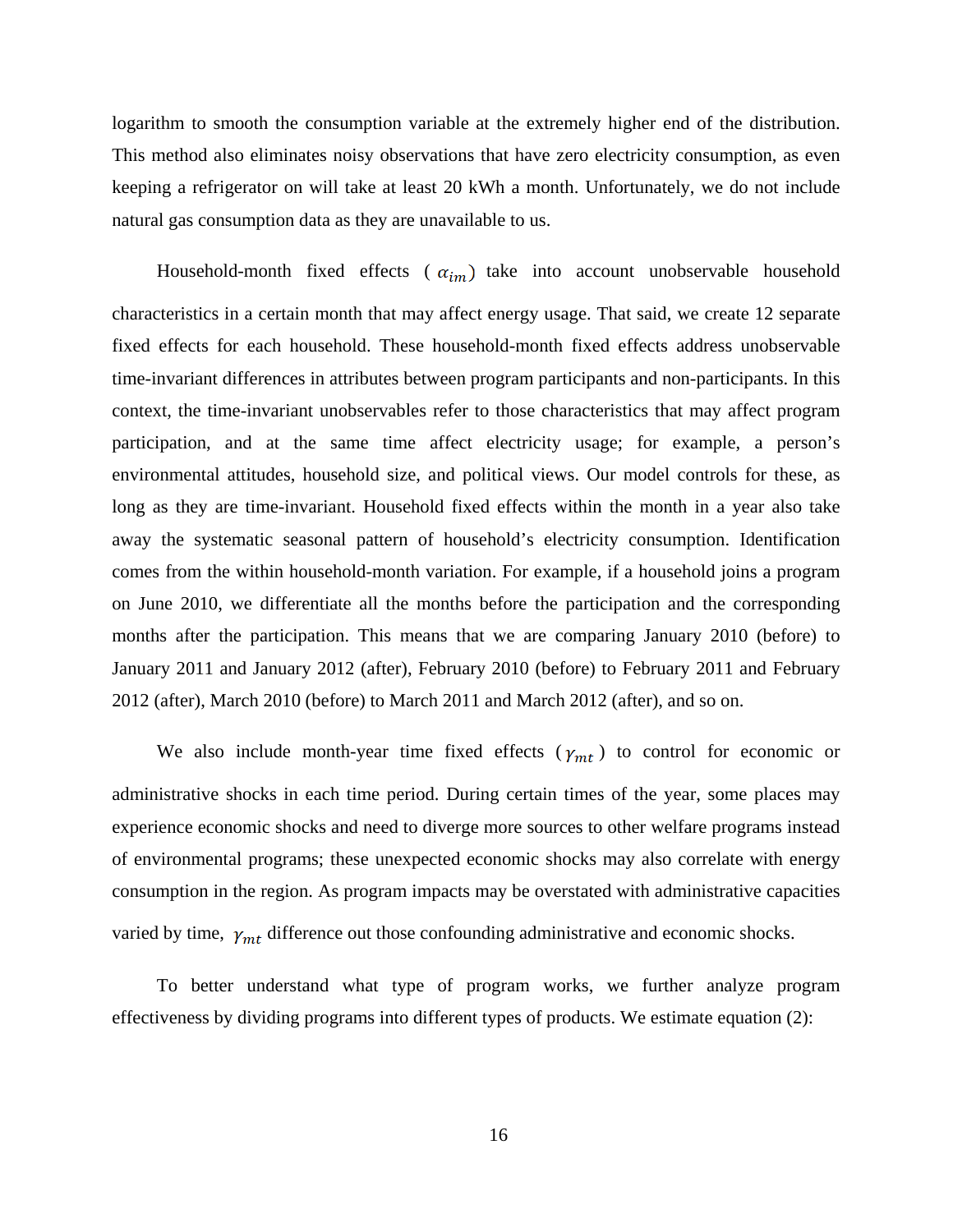$\ln(Energy_{imt}) = \beta_1 EEProduct1_{imt} + \beta_2 EEProduct2_{imt} ... \alpha_{im} + \gamma_{mt} + \varepsilon_{imt}$  (2)

where  $EEProduct1_{imt}$ ,  $EProduct2_{imt}$  ... are indicator variables for identifying household *i* switches from zero to one when that household join an EE program upgrading their home appliance/equipment (i.e. consumer electronics, HVAC retrofits, lighting, etc) in month *m* year *t*. Our main goal is to test the mean change in electricity consumption associated with the EE product upgrade (i.e. parameters  $\beta_1$ ,  $\beta_2$ ... $\beta_{11}$ ). We are interested in testing the effectiveness

of the program for different end-use products (whether  $\beta_1 < 0$ ;  $\beta_2 < 0 \dots \beta_{11} < 0$ ). There are mainly eleven products delivered with financial incentives including appliances, consumer electronics, HVAC, lighting, pool pump, refrigeration, water heating, audits, whole house retrofits, building shell, and other equipment.

## **V. Main Results**

#### *Summary Statistics*

Table 6 shows summary statistics of various attributes among EE participants and nonparticipants in our total sample and matched sample. We examined differences between the characteristics of EE participants and non-participants. Participants are more likely to own their homes, tend to live in newer buildings, in areas with lower population densities and higher incomes with lower poverty rates. Participation rates are higher among white and Asian populations and lower among African American and Hispanic populations. Participants also tend to be from neighborhoods with more highly educated populations. The findings all indicate that participation correlates with greater access to resources, and further justify our matching method to improve covariates overlap.

\*\*\*

## [Insert Table 6 Here]

\*\*\*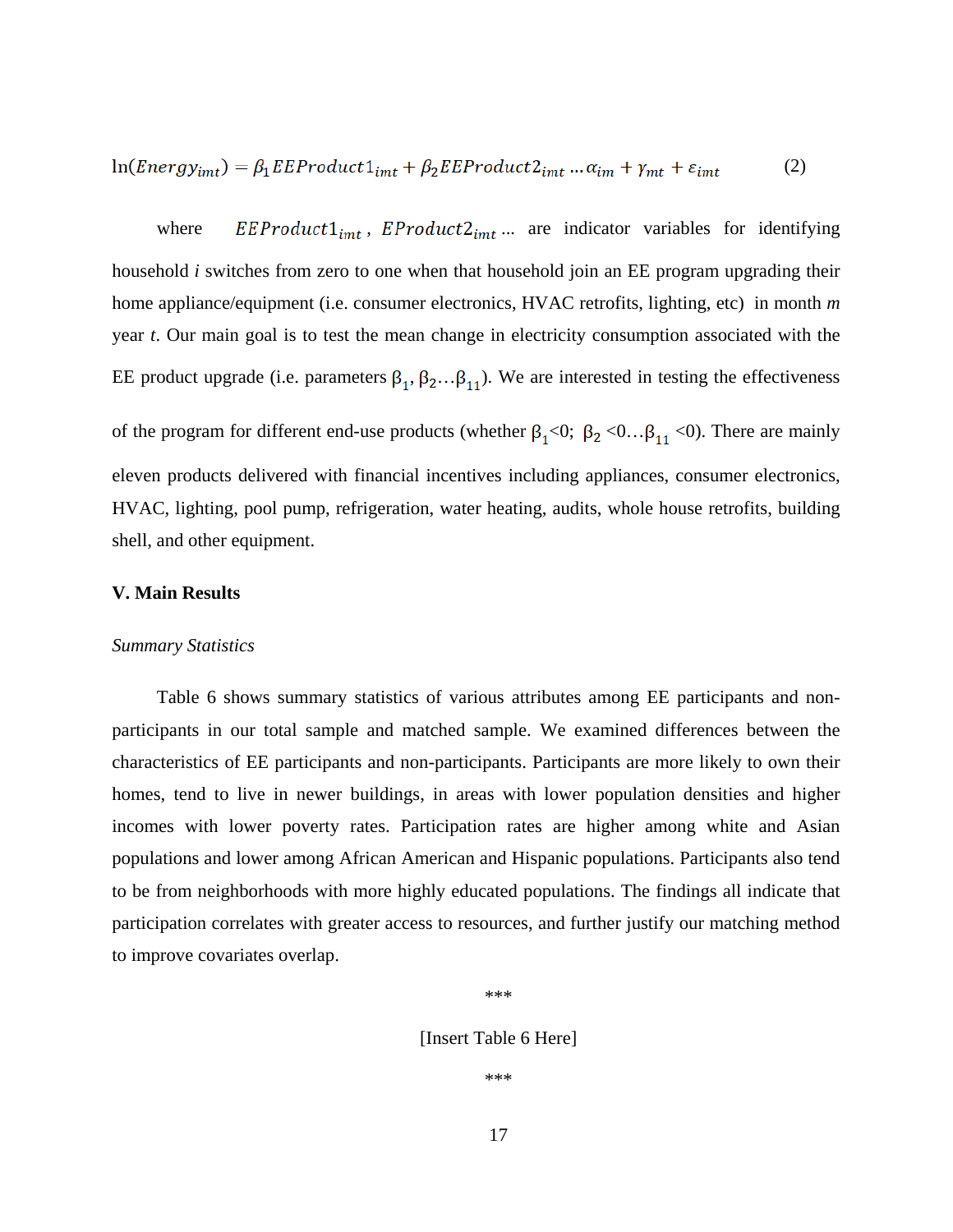To test covariate balance, we calculate the normalized differences in means between EE participants and non-participants in the whole sample, and that between EE participants and matched non-participants (See Table 6). These figures are calculated by the difference in means between the treatment and control groups divided by the square root of the sum of variances for both treated and control groups. The idea is to calculate the standardized differences in various attributes, so we can compare whether our matching method improves the similarity of the control and treatment group, as this is the most common way to diagnose covariate balance (Rosenbaum and Rubin 1985; Stuart 2010).

We further illustrate this comparison in Figure 2. As Figure 2 shows, our matching improves covariate balance in almost every aspect. Most covariates have a smaller normalized difference in means with the exception of the Asian population and the occupancy rate. With matching, not only has the covariate balance greatly improved, but also all the normalized differences in means are also smaller than 0.25 standard deviations, which is the suggested rule of thumb in the literature (Rubin 2001; Imbens and Wooldridge 2009).

> \*\*\* [Insert Figure 2 Here]

> > \*\*\*

## *Overall Treatment Effects*

We present the overall treatment effects based on equation (1) in Table 7. The results indicate that the residential energy efficiency incentive programs reduce overall electricity usage by 4 percent, or 25 kWh per month. This is equivalent to 311 kilowatt hours of annual savings. The adoption rate for any energy efficiency upgrade is about 8% for the five-year duration. So if we extrapolate this number into 11 million households, this indicates that the overall program impact is equivalent to 54 gigawatt hours in annual savings  $(311*11,000,000*8\%/5=54,736,000$ kWh).

We present the graphical analysis of the overall treatment effect through another perspective (See Figure 3). We estimate an alternative version of equation (1) but instead interact the EE participation variable with indicator variables representing quarters before and after the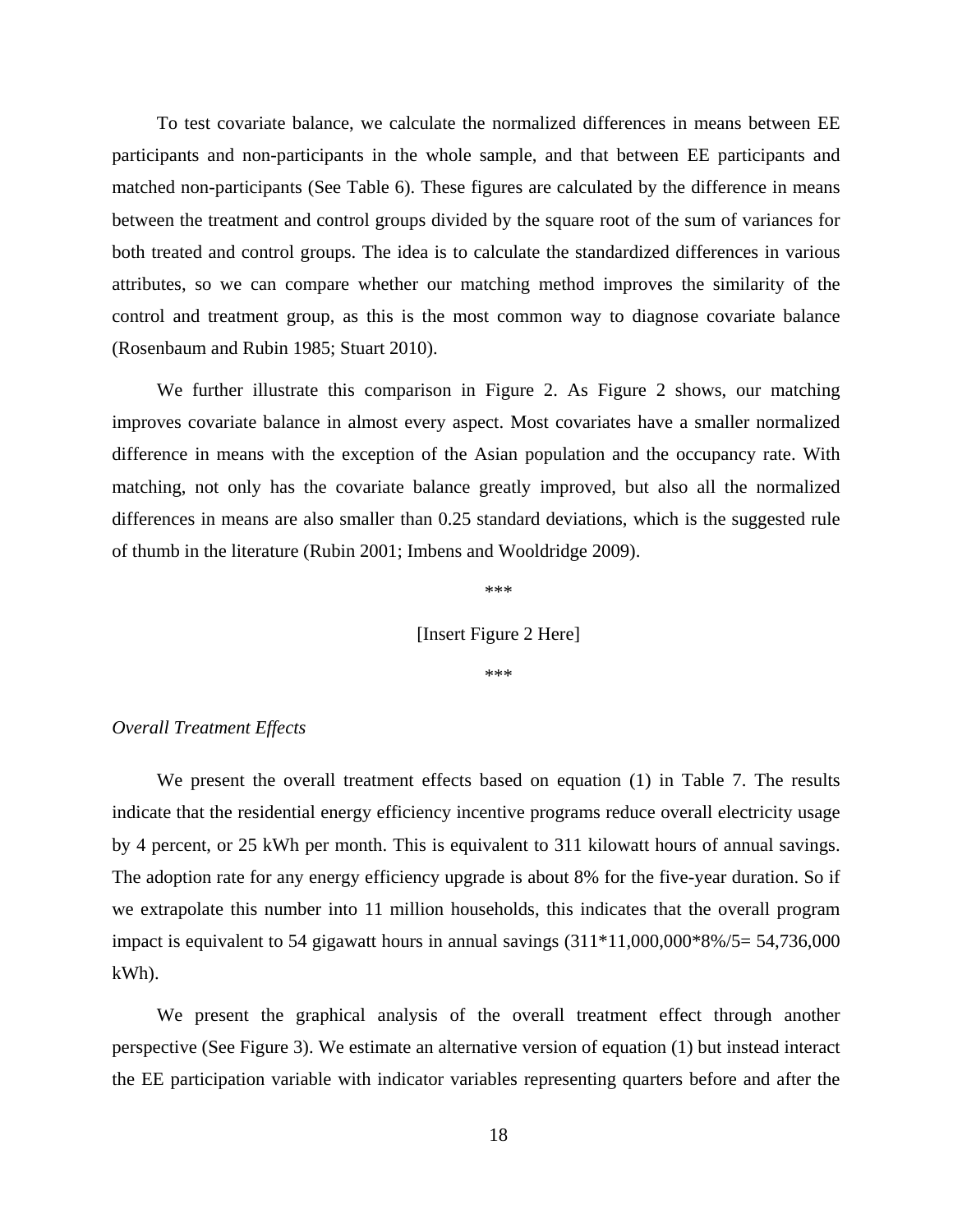take-up time. We plot the coefficients and 95 percent confidence intervals for each quarter relative to the time of EE take-up based on the following event study regression.

$$
\ln(Energy_{imt}) = \sum_{q=-6}^{6} \beta_q 1[quarter\ to\ upgrade = q]_{imt} + \alpha_i + \gamma_{mt} + \nu_{imt}
$$
 (3)

Where  $1[quarter\ to\ upgrade = q]_{imt}$  is the indicator function representing the relative time to program participation. For example, q=-6 indicates 6 quarters prior to the program participation; q=6 for 6 quarters after EE upgrade. The excluded category is q=0, indicating the exact month of EE take-up. This graph result indicates program impact relative to the month of EE participation. The coefficients are estimated using the matched sample.

Figure 3 displays overall electricity reduction after program participation, and the overall savings seem to persist over time after the second quarter. There is no treatment effect prior to the program participation. However, a slight time trend between participant and non-participants prior to the program participation is exhibited. We address this concern in the robustness check section. The results are similar when controlling for this upward time trend.

\*\*\*

[Insert Figure 3 Here]

\*\*\*

#### *Individual Product Effects*

Beyond the overall positive program impacts, it is crucial to examine which programs deliver the most savings. Table 7 presents the main coefficient estimates for various EE upgrade programs based on equation (2). All of the specifications are based on the matched sample for estimating the average treatment effect on the treated. Columns (4) is based on specifications with the most conservative fixed effects—household-month fixed effects and time fixed effects as in our estimation equation (2). Columns (1) and (2) include alternative fixed effects—column (1) is with household and county-month-year fixed effects; column (2) is with household and city-month-year fixed effects. Columns (1) to (3) are clustered at the household level to control for serial correlation. In column 4, we also cluster the standard errors at the building level to control for spatial and serial correlation. As standard errors clustered at the building level yield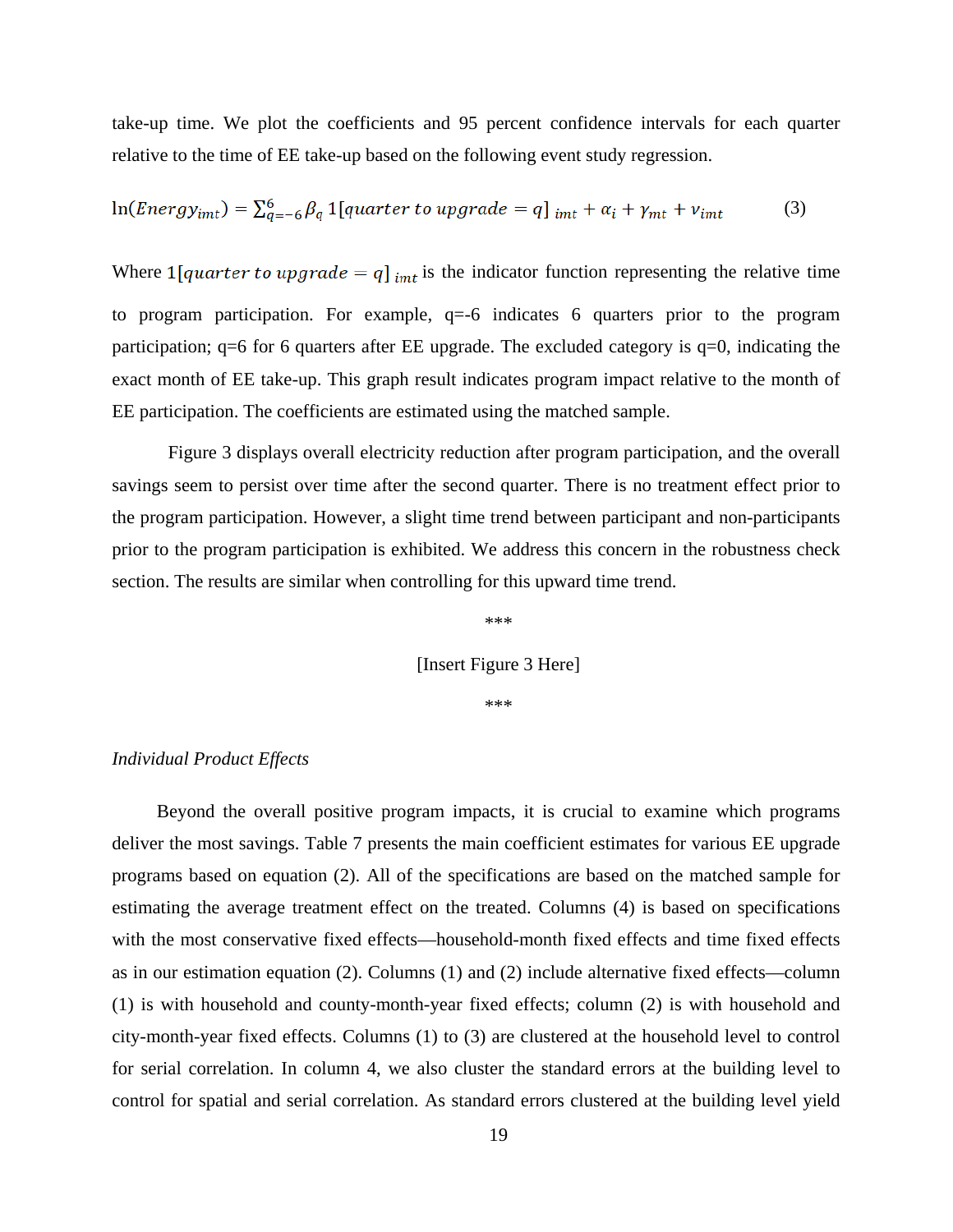more conservative results, we use this specification as in column (4) in the rest of the regressions.

\*\*\*

## [Insert Table 7 Here]

\*\*\*

Overall, the magnitude and the significance of the results do not change much, especially for those products that deliver the most savings. For example, pool pump programs, on average, deliver 11 to almost 13 percent of savings; programs that give incentives on refrigeration generate 6-7 percent of savings, on average. However, in the case of lighting programs, we find that the magnitude of savings is smaller and insignificant in the more conservative specification (columns 4) than in the less conservative specification (columns 1 and 3).

The whisker plot (Figure 4) highlights the results based on our preferable specification in Table 7 Column 4—including household-month and time fixed effects and our most conservative standard error estimation. A negative number in the figure means that program participants decreased electricity usage. Based on the results from all the multiple statistical models, pool pump programs yield the highest savings. Households participating in these programs, on average, reduce their energy consumption by 11-12 percent. The result accounts for seasonal patterns: pool pumps may be highly utilized in the summer, making those programs more attractive during certain months of the year. In this case, we may under-estimate the program impact (with small savings) because electricity usage may suddenly go up right after upgrading the pump. As we control for household-month fixed effects, we rule out this selection in month factor by comparing electricity savings in the same month of the year, before and after program participation. Other effective programs for reducing electricity consumption include incentive for upgrading refrigeration (including refrigerator and freezer). Households who have new efficient refrigerators or freezers reduced their electricity consumption by 6 percent, on average.

\*\*\*

[Insert Figure 4 Here]

\*\*\*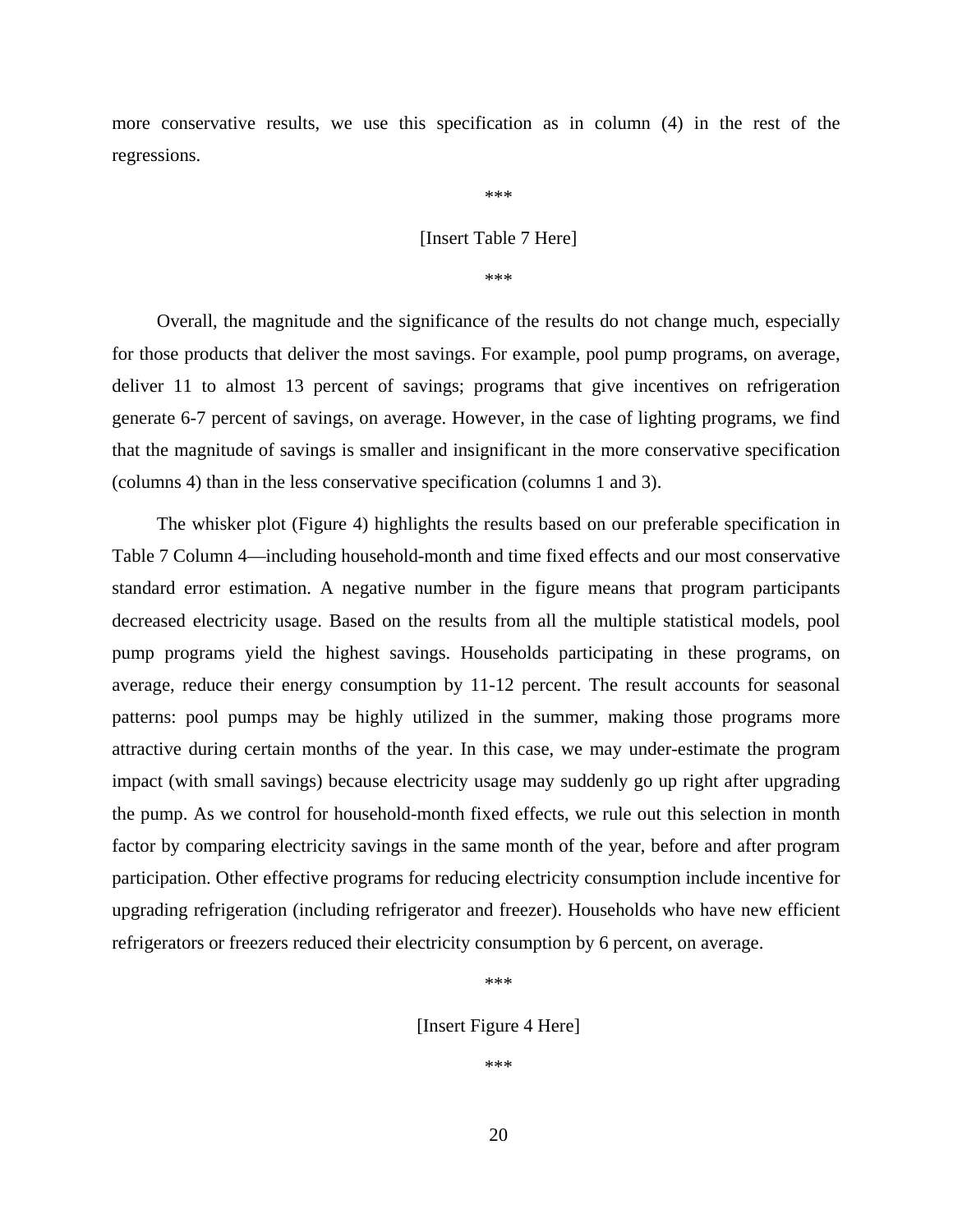Lighting programs result in relatively small savings—0.3 to 0.7 percent reductions, and statistically indifferent from zero in our most conservative estimate.<sup>[20](#page-20-0)</sup> The result could be attributable to any of the following three factors. First, lighting may constitute only a small part of household electricity consumption. Second, some light bulbs may not be installed when they are given away for free. Third, light bulb upgrades may have been adopted anyway without those programs. We will not be able to directly verify the third mechanism, but we investigate the second mechanism indirectly in the next section by examining program heterogeneity.

Other programs do not yield large impacts in terms of electricity savings, or result in increased consumption. These include programs that promote appliance upgrades (mostly dishwashers and clothes washers), programs that incentivize HVAC retrofit, whole house retrofit, and building shell upgrades. This could indicate rebound effects, which happen when households increase their electricity consumption with more efficient appliances. It is also possible that some households, when upgrading, may have chosen larger appliances, which may lead to increased energy consumption.<sup>[21](#page-20-1)</sup> There may also be cases where households, when made aware of being able to save energy, spend less effort on energy conservation (Asensio and Delmas 2016).<sup>[22](#page-20-2)</sup> For example, after upgrading to a more energy efficient product, people do not unplug their charging devices, nor turn off unused lights. We do not have direct evidence in the data to determine the most likely explanation. However, we investigate this issue in the next section through an analysis of heterogeneous effects.

Water heating, audits, and consumer electronics programs yield less conclusive results across models. Results from the water heating and audits programs yield about one to two percent savings.<sup>[23](#page-20-3)</sup> Consumer electronics programs yield insignificant results. The lack of savings

<span id="page-20-0"></span> $20$  This zero saving result is robust after dropping light bulb incentives given away at the distributors/retailers because after interviewing the program managers at SCE, they worry that upstream/midstream light bulb incentives may not be correctly recorded in the program data.

<span id="page-20-1"></span> $21$  Houde and Aldy (2017) find that rebate programs induce a potential income effect that EE participants upgrade to a more energy efficient, yet larger appliance.

<span id="page-20-2"></span><sup>22</sup> Asensio and Delmas (2016) observe residential households' dynamic energy behaviors at the appliance level through high-frequency smart-meter technology, and they find that when households save energy by turning lights off, there is potential associated rebound effect of increasing energy usage by plug load and heating and cooling.

<span id="page-20-3"></span><sup>&</sup>lt;sup>23</sup> Water heating upgrade is mainly through providing free water saving kits (ex: low flow showerhead, faucet aerator, etc.) through a so-call Home Energy Efficiency Survey Program.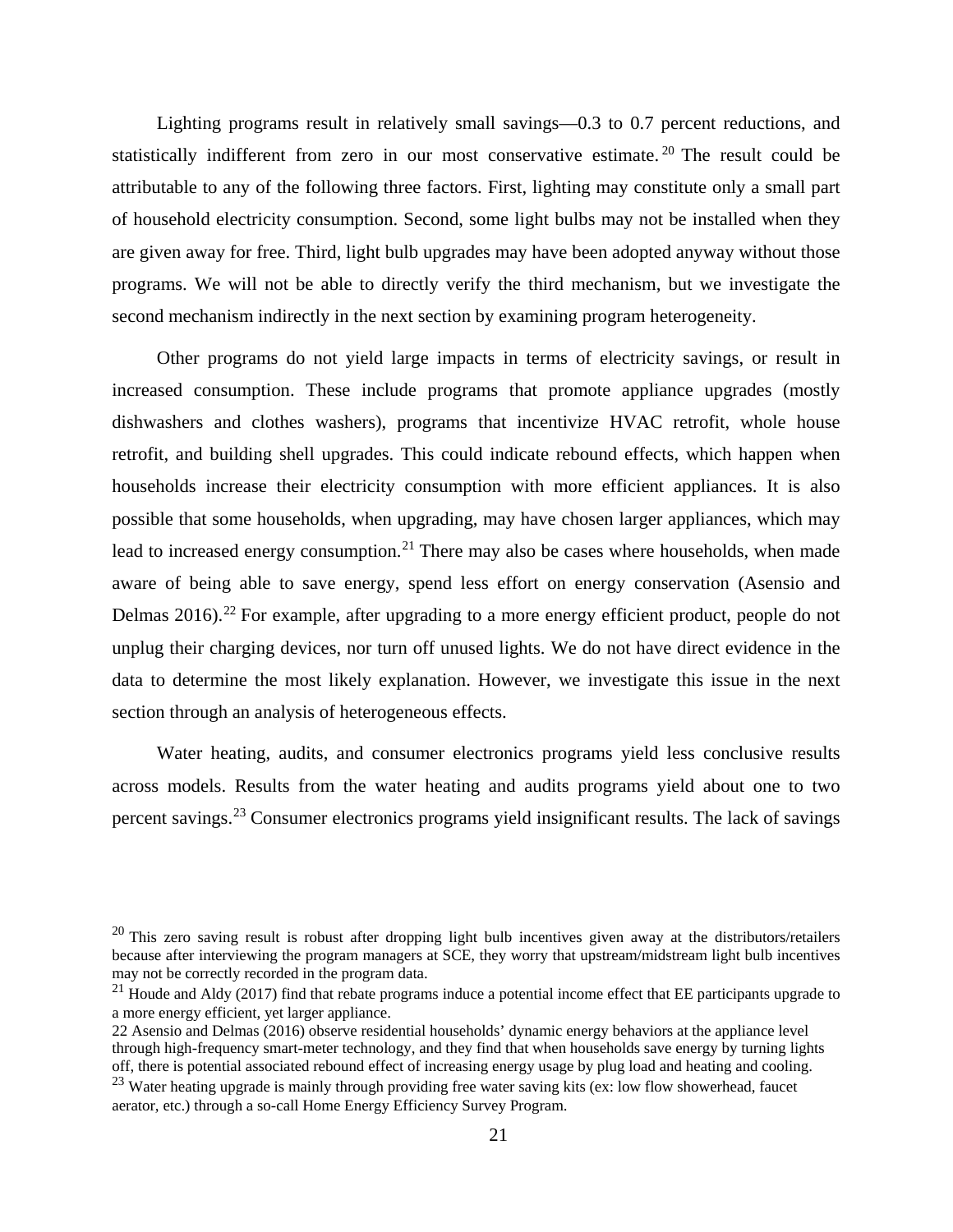resulting from consumer electronics EE programs may be due to the small sample size – only 652 customers have ever participated in those programs.

We run the same regressions as in equation (2) by month to see how the results may differ in different seasons. We present our results in Figure 5 and Appendix Table A2. Consistent with our results in Table 7, the pool pump upgrade and refrigeration upgrades lead to constant savings in different seasons. HVAC programs have a stronger seasonal effect—positive savings in the summer while no or even negative savings in other months. This result is consistent with the literature. HVAC programs deliver savings during different months of the year or even different times of day. The result highlights the concern that the impact of HVAC programs may be limited by the behavioral responses of the users, while those more "passive" programs, like pool pump and refrigeration programs, in general lead to more persistent savings throughout the year. Whole house retrofit programs exhibit seasonal saving patterns similar to HVAC programs, but with larger confidence intervals and smaller savings in the summer months. However, the result is less conclusive for the whole house retrofits programs as they start after 2013.

#### *Comparison with Engineering Predictions*

In order to quantify our estimates and compare them to the ex-ante engineering estimates recorded by SCE, we estimate equation (2) using monthly electricity consumption in kilowatthours (kWh) as the outcome variable. The ex-ante saving predictions are based on SCE's original recorded saving projection. Those ex-ante predictions are derived from The Database for Energy Efficient Resources (DEER), a publicly available tool for predicting energy savings for various energy efficient technologies and measures. For each specific upgrading product, we calculate its average predicted monthly savings based on SCE's assigned life-cycle savings for that installed product. The comparison is summarized in Table 8.

\*\*\*

#### [Insert Table 8 Here]

\*\*\*

As Table 8 shows, program impacts using actual billing data are in general inconsistent with SCE's ex-ante predictions. We find that this overstating projection is particularly strong for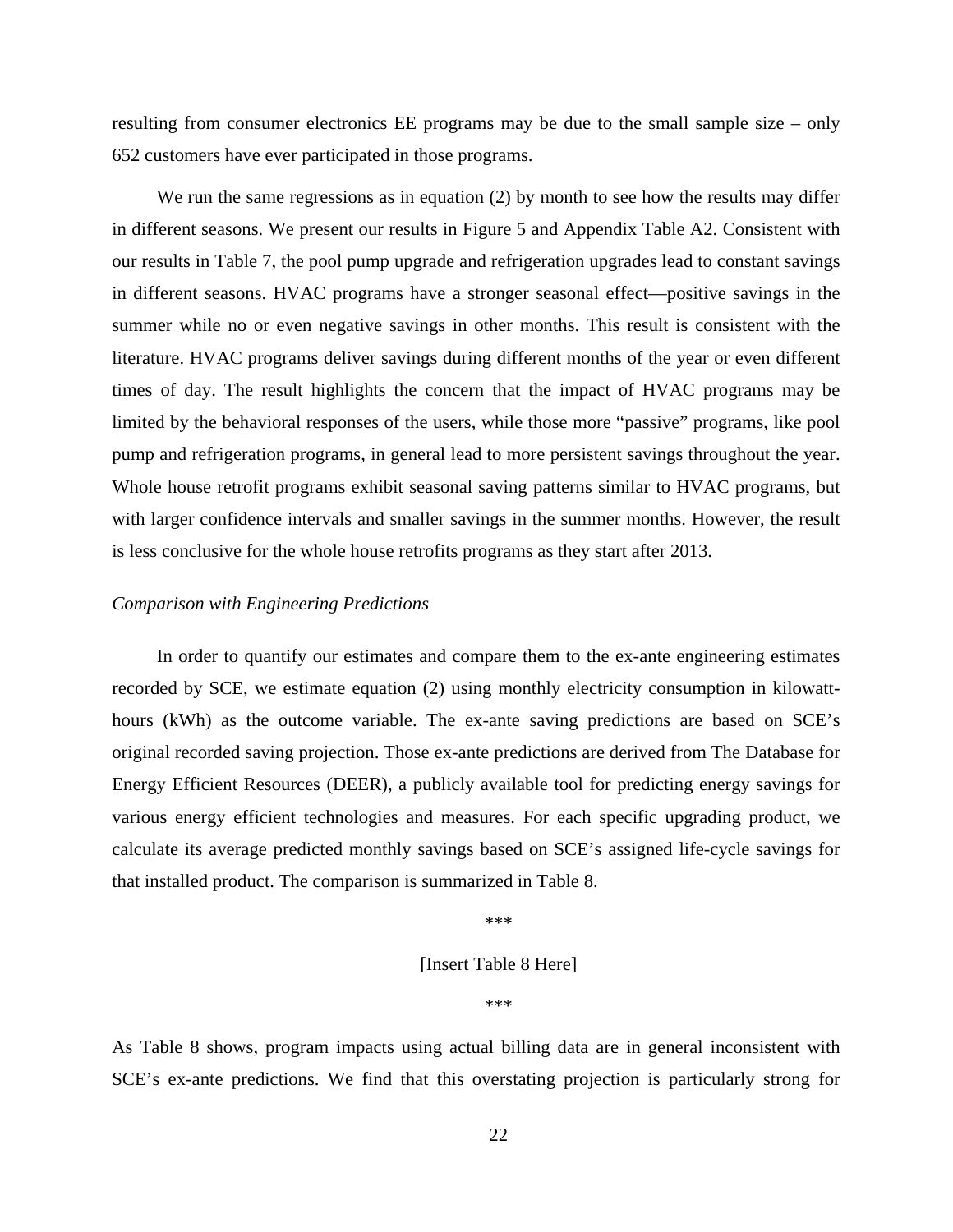lighting, where the estimated savings are 13 times more than the actual savings. Some programs even show potential rebound effects—incentive programs for retrofitting building shell and other appliances (e.g., dishwasher, clothes washer) lead to more electricity consumption. The measures that are on target or even out-perform the ex-ante saving predictions are pool pumps, water heating, and audits.

#### **VI. Heterogeneous Effects**

#### *Program Financial Incentives*

We further investigate the program impacts by the level and delivery mechanism of the financial incentives.

Table 9 reports estimates from four separate regressions based on the program impacts interacted with the way subsidies were distributed, and the level of subsidy. For example, some programs offer indirect financial incentives to upstream actors (i.e. product manufacturers) and midstream actors (i.e. retailers or service providers) to promote energy efficient upgrades, while some programs offer so-called downstream incentives that target end-users through mail-in or instore rebates or discount.

\*\*\*

# [Insert Table 9 Here]

\*\*\*

As Table 9 shows, free give-away lighting programs (results in row 6, 9) generate smaller savings, compared to those that provide partial financial incentives.<sup>[24](#page-22-0)</sup> On average, lighting rebate programs lead to 3 percent significant savings, while free lighting programs lead to only 0.3-0.4 percent savings. The result stays the same when controlling for the quality of light bulbs using the ex-ante predicted savings (Column 2 in Table 9). This indicates larger impacts among products with cost-sharing delivery methods as compared to the same type of products given away for free. This is in line with the public finance literature that has identified several positive

<span id="page-22-0"></span><sup>&</sup>lt;sup>24</sup> The exception is HVAC programs. Results for up/midstream HVAC and HVAC rebate programs are not significant because there are very much fewer observations in up/midstream HVAC programs. We cannot conclude whether this statement applies to HVAC.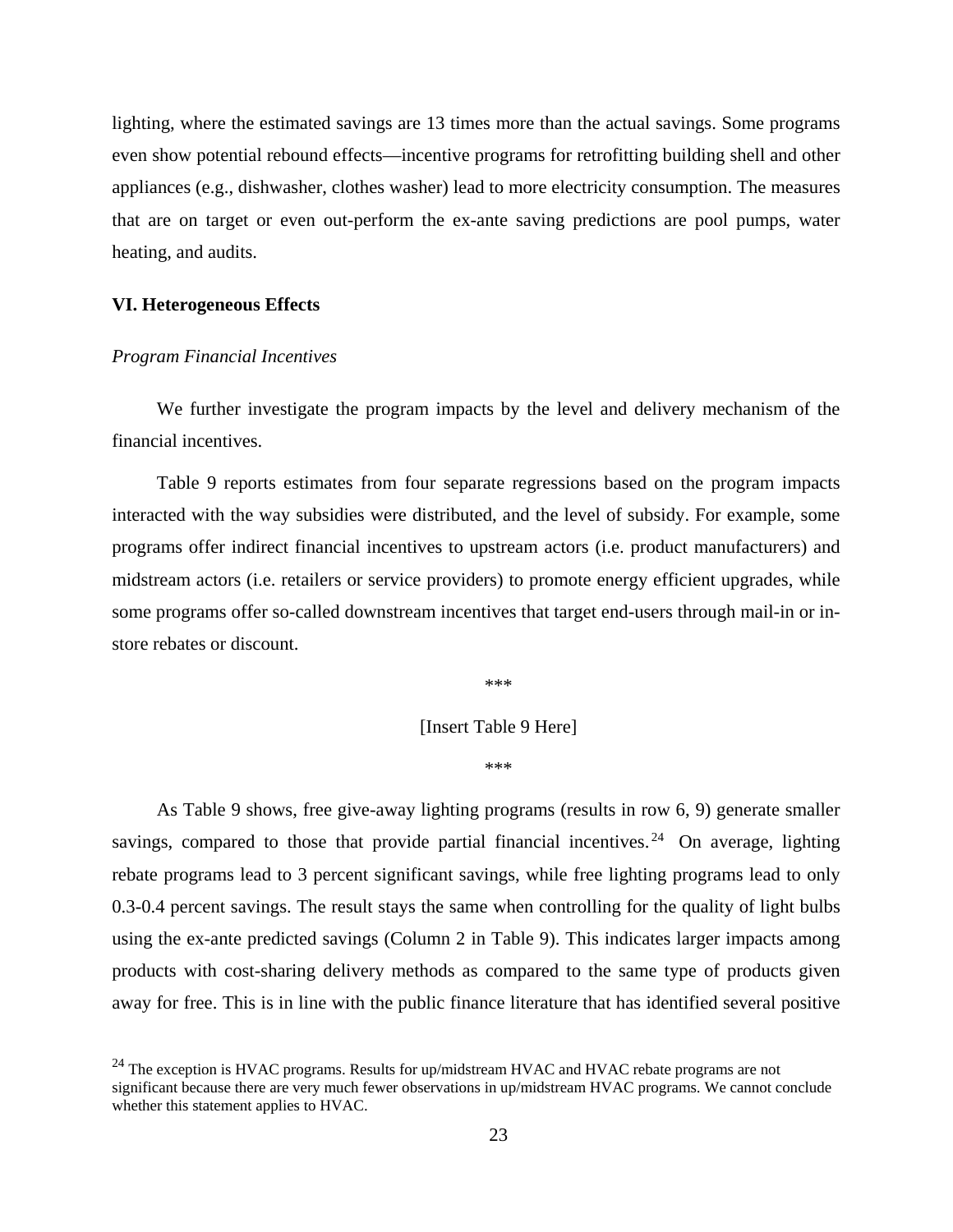effects of cost sharing: first, a selection effect which cost-sharing helps select those who need the product more and therefore use more;  $25$  second, a psychological effect that people exhibit behavioral bias by using the product more if they pay for it (similar to sunk cost effect) (Thaler, 1980; Arkes and Blumer, 1985); third, a signal effect that people view the product as having higher quality, thus encouraging their usage (Bagwell and Riordan 1991; Riley 2001).

Therefore, cost sharing, while potentially reducing the demand for energy efficiency investment, may induce a positive selection of households who need or value the product more, and thus use the product more appropriately. The result highlights the possibility of improving the effectiveness of the program by choosing the appropriate delivery mechanism for different products. The result is not very conclusive comparing the up/midstream programs vs. the end-user rebate programs.<sup>[26](#page-23-1)</sup>

## *Household and Building Characteristics*

We also conducted sub-group analysis. We estimate equation (2) by income quartile, vintage, square footage, and climate zone to understand where programs deliver the largest/least savings. This analysis can help policymakers better target programs and areas that deliver the largest impact.<sup>[27](#page-23-2)</sup>

We find that the magnitude of the coefficient for pool pump and refrigeration programs are consistent with the main result in Table 7 Column 4 based on the sub-group analysis. Therefore, we focus our analysis of heterogeneous effects among programs that have potential rebound effects—EE participants seem to use more electricity after upgrading, compared to non-

<span id="page-23-0"></span> $^{25}$  In contrast, free lighting programs may give free light bulbs to those who do not need them; for example, people who just replaced their light bulbs, or those who would never throw out perfectly good light bulbs even though they save energy.

<span id="page-23-1"></span> $^{26}$  Pool pump programs incentivizing end users seem to generate slightly larger savings than incentivizing up/midstream manufacturers and contractors. However, the difference may not be considered large as to economic meanings.

<span id="page-23-2"></span><sup>&</sup>lt;sup>27</sup> The difference between engineering estimates and actual savings can also arise because some EE subsides are "non-additional," meaning that participants would have bought the EE upgrade anyway without the program. Boomhower and Davis (2014) use regression discontinuity to calibrate how large this effect could be and found that half of the EE participants would have done the upgrade with no subsidy. We could capture this concern in our control group. For example, people who have never participated in an EE program may actually have upgraded their lights, leading to a lower "treatment effect on the treated," using the DID method. Therefore, our model identifies the "additional" program impact, while engineering prediction identifies the savings purely from the equipment alone.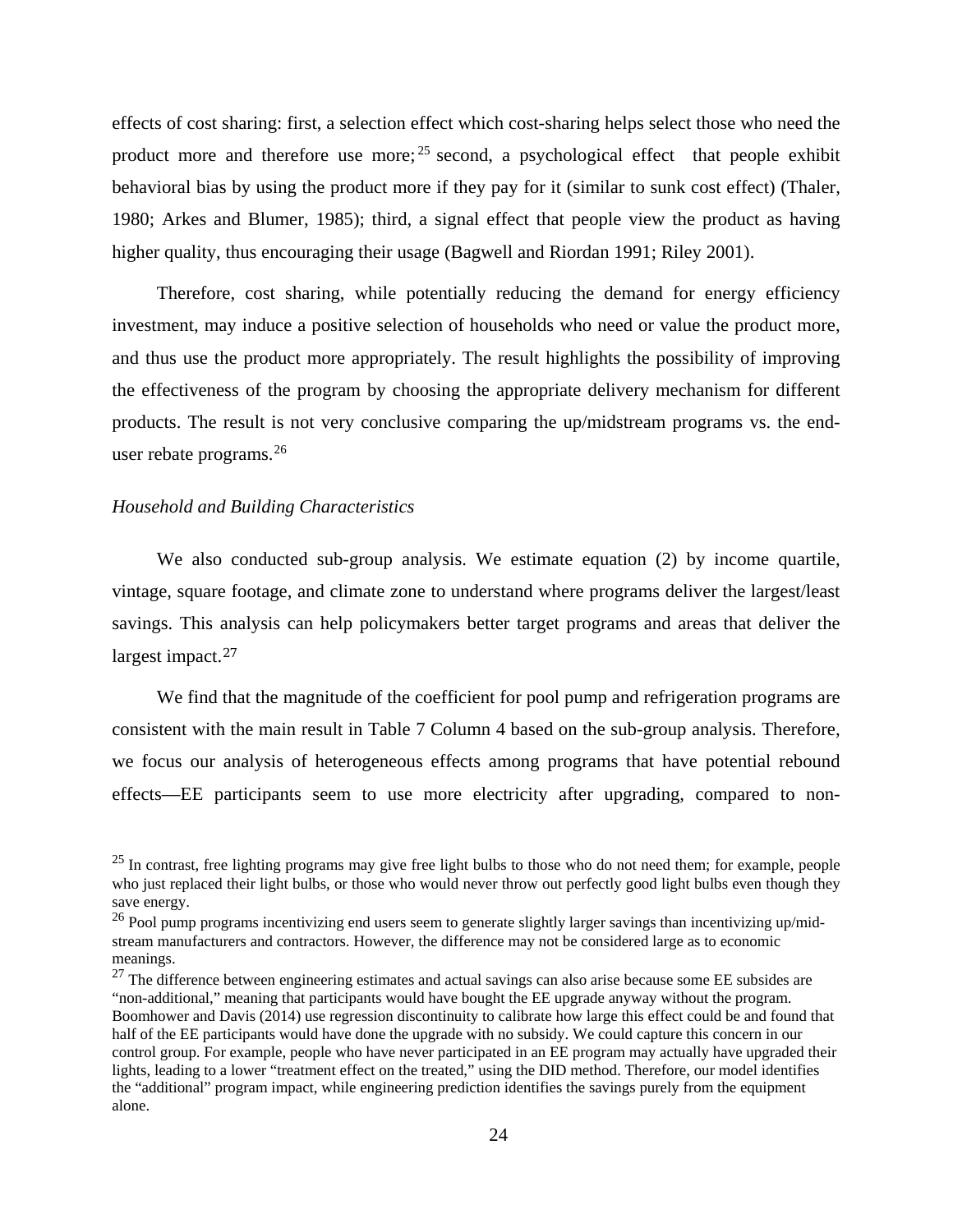participants. Then we try to compare electricity usage among different income quartiles, square footage quartiles, and vintage sub-groups.

Table 10 compares program impact between those who live in a lower income neighborhood (below median income) and those who live in a higher income neighborhood (above median income) using median income information from the census block group data. We do not see significant differences by income groups across various products, except for audits.<sup>[28](#page-24-0)</sup> Audits programs lead to slightly lower savings for households in lower income neighborhood (2% savings) than households in higher income neighborhood (3% savings) although this difference is economically miniscule. However, since income is identified under a coarse block group information, rather than account or building level, we need to take this result with a grain of salt.

\*\*\*

# [Insert Table 10 Here]

\*\*\*

Table 11 compares program impact between those who live in a larger home  $(1<sup>st</sup>$  and  $2<sup>nd</sup>$ square footage quartile) and those who live in a smaller home  $(3<sup>rd</sup>$  and  $4<sup>th</sup>$  square footage quartile). [29](#page-24-1) Most of the comparisons by the size of the building do not yield economically significant differences. The only exception is the audits programs. Audits lead to around 5 percent savings for large buildings  $(3<sup>rd</sup>$  and  $4<sup>th</sup>$  quartile), and 1 percent savings for smaller homes  $(1<sup>st</sup>$  and  $2<sup>nd</sup>$  quartile). This result may simply be due to the larger savings potential in retrofitting a large building.

\*\*\*

# [Insert Table 11 Here]

\*\*\*

<span id="page-24-1"></span><span id="page-24-0"></span><sup>&</sup>lt;sup>28</sup> Even though the coefficients of HVAC, lighting, water heating, and whole house retrofit look slightly different by income group, the differences are not statistically different. We also find a consistent pattern by income quartile.  $^{29}$  For multi-family housing and condominiums, we cannot clearly identify each account's exact square footage---we can only identify the building structure they live in based on geocoding their account address to match with assessors' tax database. Therefore, we use single-family housing for this sub-group analysis.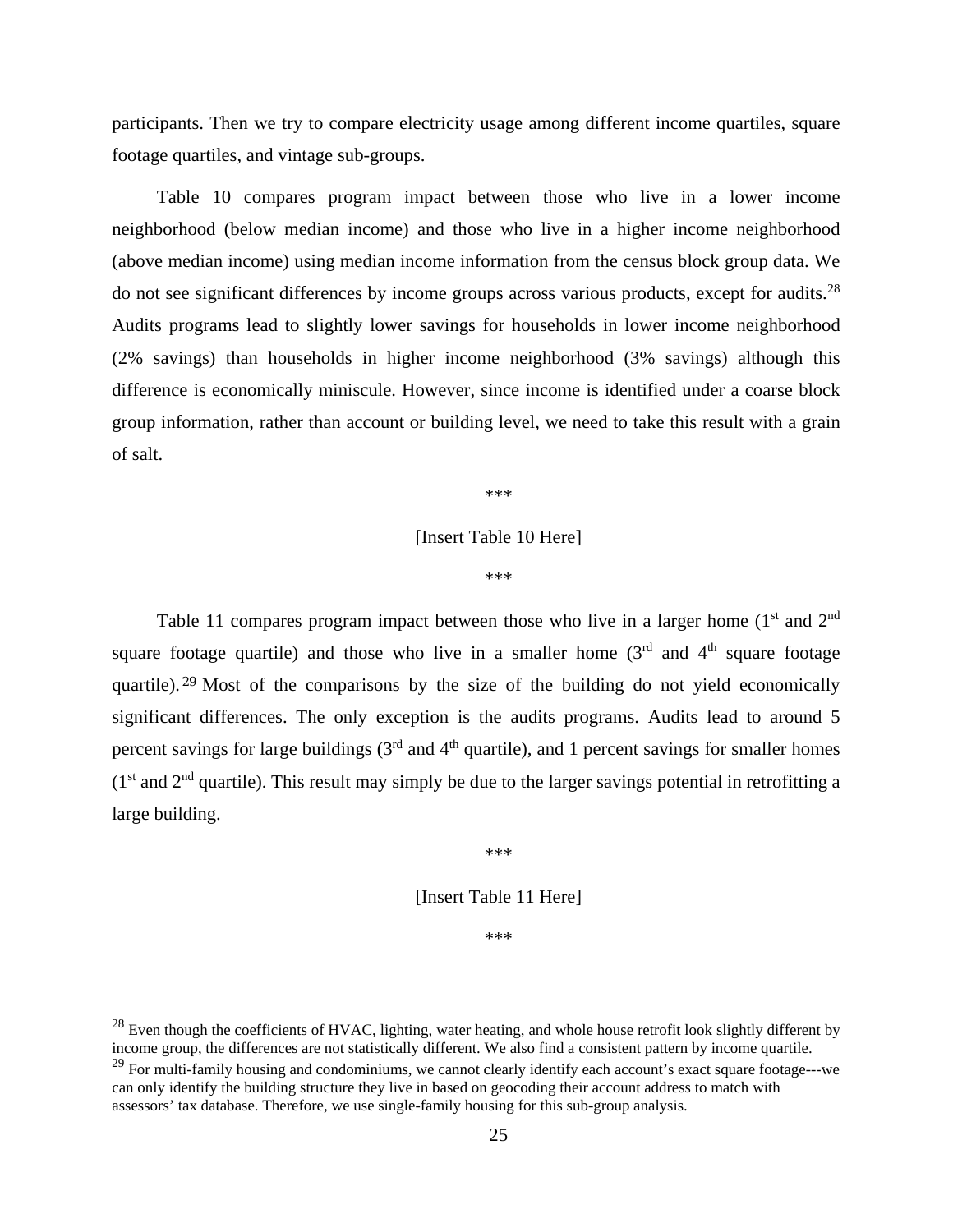The other part of Table 11 compares program impact between those who live in a home built before 1978 and those in a home built after 1978. We chose 1978 as the cut-off year because California Title 24 Building Energy Efficiency Standards were established at that year.<sup>[30](#page-25-0)</sup> The most interesting results here concern HVAC and whole house retrofit programs. For HVAC, coefficients are positive before 1978 and negative after 1978. This indicates that HVAC program participants in older buildings use more electricity after joining the program, compared to their non-participant counterpart. It could be that energy efficient HVAC and building efficiency may complement each other. For example, Liang et al. (2016) found that some initial building attributes may affect the impact of retrofits. For example, HVAC duct sealing retrofits, a type of popular retrofitting in our data, can be more effective with better roof insulation. We also find suggestive evidence in our data that those who have participated in both HVAC retrofit and whole house retrofit programs reduced their electricity consumption by 8 percent more than those who have simply done a HVAC retrofit.<sup>[31](#page-25-1)</sup>

Regarding whole house retrofitting, the coefficient is negative before 1978 and positive after 1978. This result indicates that older homes benefit from the retrofit program. This is consistent with engineering understanding that EE investments in older buildings may yield larger saving potentials. However, newer homes increase their consumption after the retrofit. This surprising result might be explained by an increase in the size of the appliances installed during the retrofit.<sup>[32](#page-25-2)</sup>

The results for the whole building retrofit programs are the opposite. Participants in older buildings after retrofitting consume approximately 2-3 percent less electricity, while participants in newer buildings use more electricity after participating in the program. This heterogeneous effect in whole building retrofits indicates that older buildings may have larger saving potential. Nevertheless, we recognize the fact that all whole house building retrofits have potential to improve natural gas savings. However, we do not have access to natural gas data for further

<span id="page-25-0"></span><sup>&</sup>lt;sup>30</sup> There may be a lagged effect for Title 24 implementation that attenuates this comparison. However, this attenuation effect will make our results even stronger if we find drastic heterogeneous program effects comparing buildings constructed before 1978 with those built after 1978.

<span id="page-25-1"></span><sup>&</sup>lt;sup>31</sup> We only have 46 households participated in both HVAC and the whole house retrofit programs, so we are not able to estimate further by the building type.

<span id="page-25-2"></span><sup>&</sup>lt;sup>32</sup> Based on anecdotal evidence from one anonymous SCE program manager, they have also seen cases where people increase their size of homes when doing a whole house retrofit.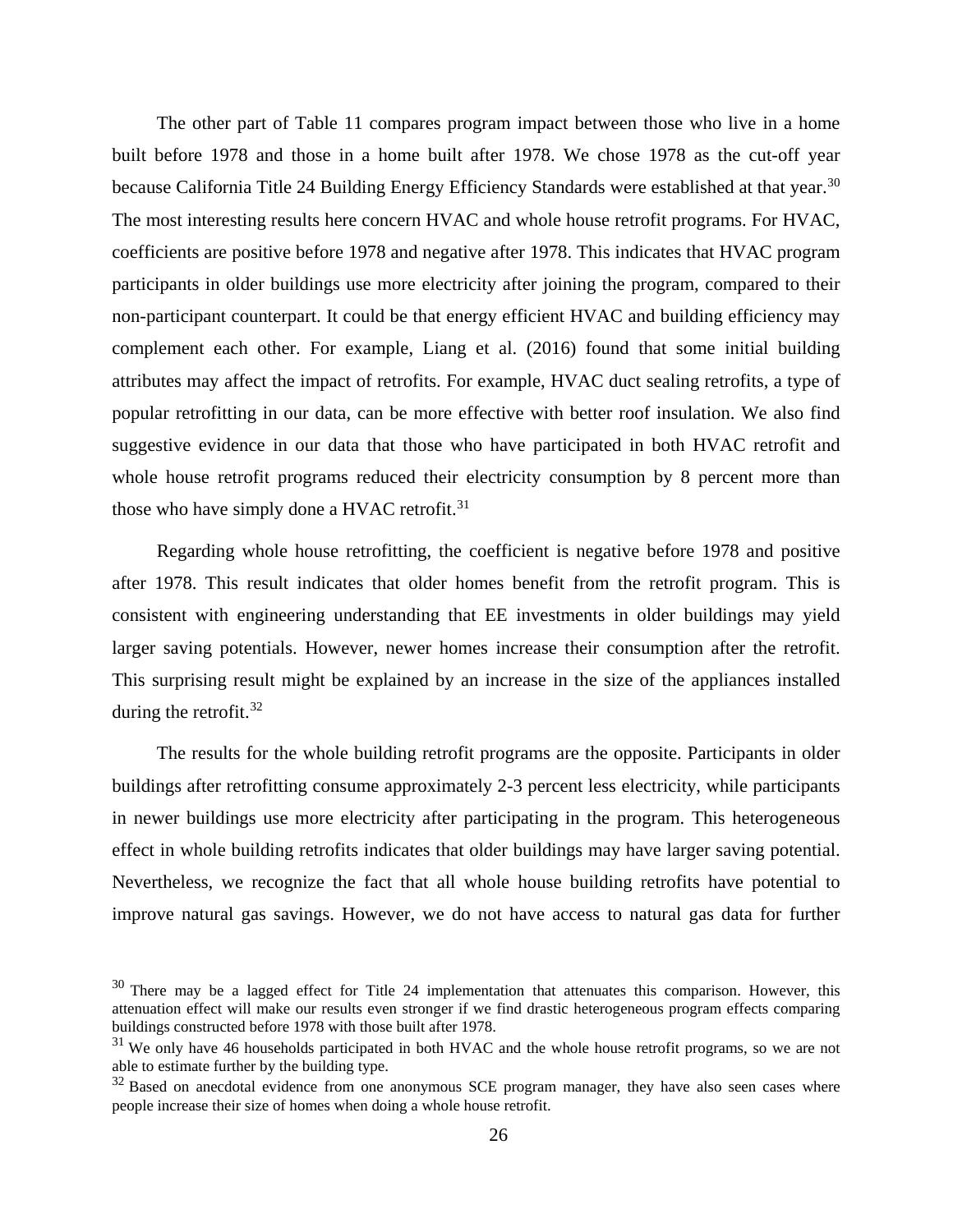analysis. This limitation may cause us to underestimate the overall energy savings from the whole house retrofit programs and the magnitude of this underestimation will depend on the use of natural gas services in homes.

Table 12 examines the impact of energy efficiency programs by climate zone. A climate zone is defined based on its weather pattern. The overall results are consistent with the main results. The saving estimates of HVAC and whole house retrofits are heterogeneous as we expect them to be more sensitive to the local weather pattern. This result is in line with Figure 5, which shows the seasonal impact of HVAC and whole house retrofits. For example, HVAC retrofits deliver 1% savings in climate zone 10, which requires higher demand for energy needed to heat a building (1678 heating degree days for the representative city in the zone), while they deliver a 5% increase in electricity consumption in zone 6 where heating is not in high demand (742 heating degree days for the representative city in the zone). The saving results from the whole house retrofit programs also differ from zone to zone.

## **VII. Cost effectiveness**

We evaluate the program cost-effectiveness by product in Table 13. Column 1 shows the mean annual savings by product based on the result in Table. From the program data, we calculate the average direct program cost for each upgrade. Direct program costs are the total payments associated with the upgraded EE product, mostly subsidies paid to the participating households, <sup>[33](#page-26-0)</sup> and do not include indirect program costs such as administration, advertisement and training. We calculate the cost per kWh saved using the program direct cost for each product and then divide it with the total life-cycle savings. For the total electricity saved, we use annual savings times the estimated average life cycle reported in the program data at the zero discount rate (Table 9 Column 4). We do not report savings for products that do not yield significant savings.

\*\*\*

<span id="page-26-0"></span><sup>&</sup>lt;sup>33</sup> Some retrofits are implemented through a so-called "direct install" program. Direct install programs give subsidies to approved contractors to "directly install" energy efficient products for EE participants. In the program data, the direct program cost may be recorded as labor cost and material cost in this case. Incentives could be direct payment to the utility customers, or through indirect subsidy to the distributor and contractors.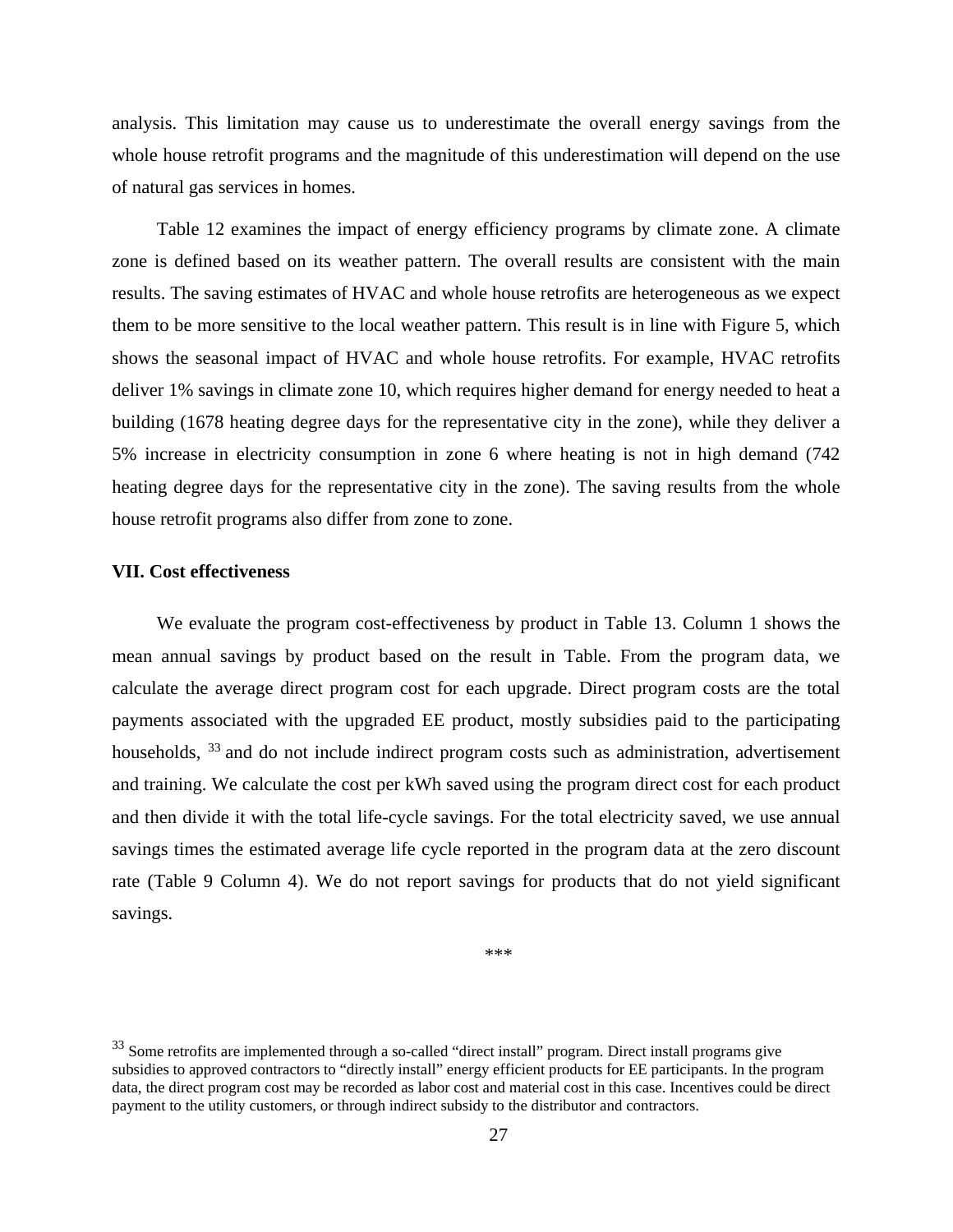#### [Insert Table 13 Here]

\*\*\*

Based on this assumption, we find that pool pump and water heating are the most costeffective type of EE upgrade programs (\$0.015 per kWh saved, and to \$0.001 per kWh saved, respectively), while HVAC and the whole house retrofits are relatively more costly (\$0.18 per kWh saved, \$1 per kWh saved, respectively). The magnitude of those estimates is consistent with the literature. For example, Liang et al. (2017) estimate that cost per kWh saved is \$0.434 for residential buildings under a 5% discount rate. This number is comparable to our cost per kWh saved estimate for HVAC with similar assumption and similar type of upgrade (\$0.42 in Table 13 Column 7). Estimates from information behavioral programs, such as those from Opower, provide an average cost \$0.025 per kWh saved (Allcott, 2011). These figures indicate that while pool pump, refrigeration, and water heating are comparable to these behavioral programs and may yield a more persistent result in the long run; other types of energy efficiency upgrades are less cost-effective than the non-price based behavioral interventions.

As cost-effectiveness analysis is sensitive to the assumptions we make, we also calculate the cost per kWh saved based on different assumptions—with 5% discount rate, 5-year life cycle, and 20-year acceleration rate (Table 9 Column (4) to (7) respectively). This simple calculation allows us to compare cost-effectiveness across programs. For example, under the assumptions of a 5% discount rate and 5-year acceleration, we calculate the cost per kWh saved based on the average program costs per upgrade divided by the net present value of 5-year kilowatt-hour savings. With the most pessimistic estimates, pool pump, water heating and audits cost less than \$0.03 per kWh saved. With the most generous estimates, given a 20-year life-cycle savings and zero discount rate, HVAC upgrade costs \$0.09 per kWh saved, and the whole house retrofit programs cost \$0.697 per kWh saved. We nonetheless recognize the limitation that we quantify the cost-effectiveness based on the stated policy goal, reducing carbon emissions through reduced energy consumption. There may be other cobenefits associated with those upgrades,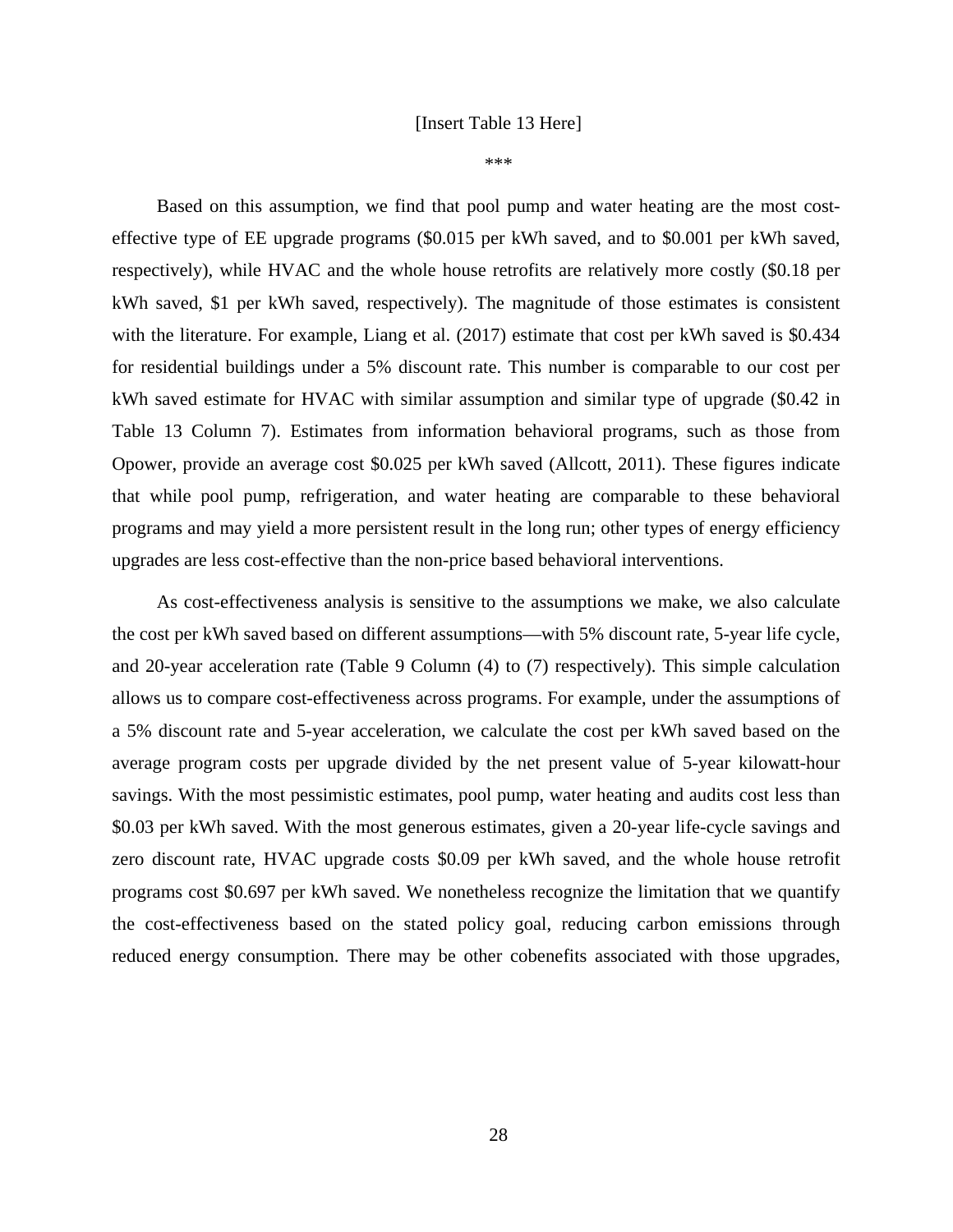such as home comfort or health improvement, that are not quantified in the cost-effectiveness analysis. [34](#page-28-0)

## **VIII. Robustness Checks**

One important assumption for this difference in difference estimation is that in the absence of the program, the matched non-participants should have a similar electricity consumption pattern to EE participants after controlling for those household-month and time fixed effects there is a parallel time trend between participants and non-participants had there been no programs. This assumption is not directly testable. Yet, we can assess the robustness of our results by adding a time trend variable—a similar test as in Davis et al. (2014). For EE participants, we assign them the number of months since January 2010, and for non-participating households, the value is equal to zero for all months. This helps us to control for the differential trend between participants and non-participants, if any. We report our results including time trend variables in Appendix Table A3, in linear form, in quadratic form, and in cubic form. The results, especially for those more effective programs (pool pumps and refrigeration) are not sensitive to adding the time trend variable, leading to 13% savings, and 6% savings, respectively, which are the same as our main result.

Table A4 column 2 shows another robustness check by dropping the exact month of participation. This robustness check addresses two potential concerns. First, the actual installation time may take few hours to a month to be effective, so this alternative specification allows a lag for the treatment–similar to the replacement time assumption in Davis et al. (2014). Second, there may be a selection bias that people pick the "peaky" month of the year where electricity usage is the highest to upgrade their house. Even though we think that this bias is unlikely given our household-month fixed effects, there may be an extreme case where, for example, households systematically upgrade their appliances during the record high peak usage month throughout the study period, leading to overestimated saving impact. The results in Table

<span id="page-28-0"></span> $34$  For example, HVAC and whole house retrofit programs may generate side benefits such as home comfort. However, we did not measure that because these side benefits are not the main policy goals of those programs, and measuring those side-benefits requires additional innovative data and approach. There may also be health benefit associating with less electricity generation and indoor/outdoor air quality and temperature. This type of analysis is out of our scope of analysis as it requires extra modeling and data collection.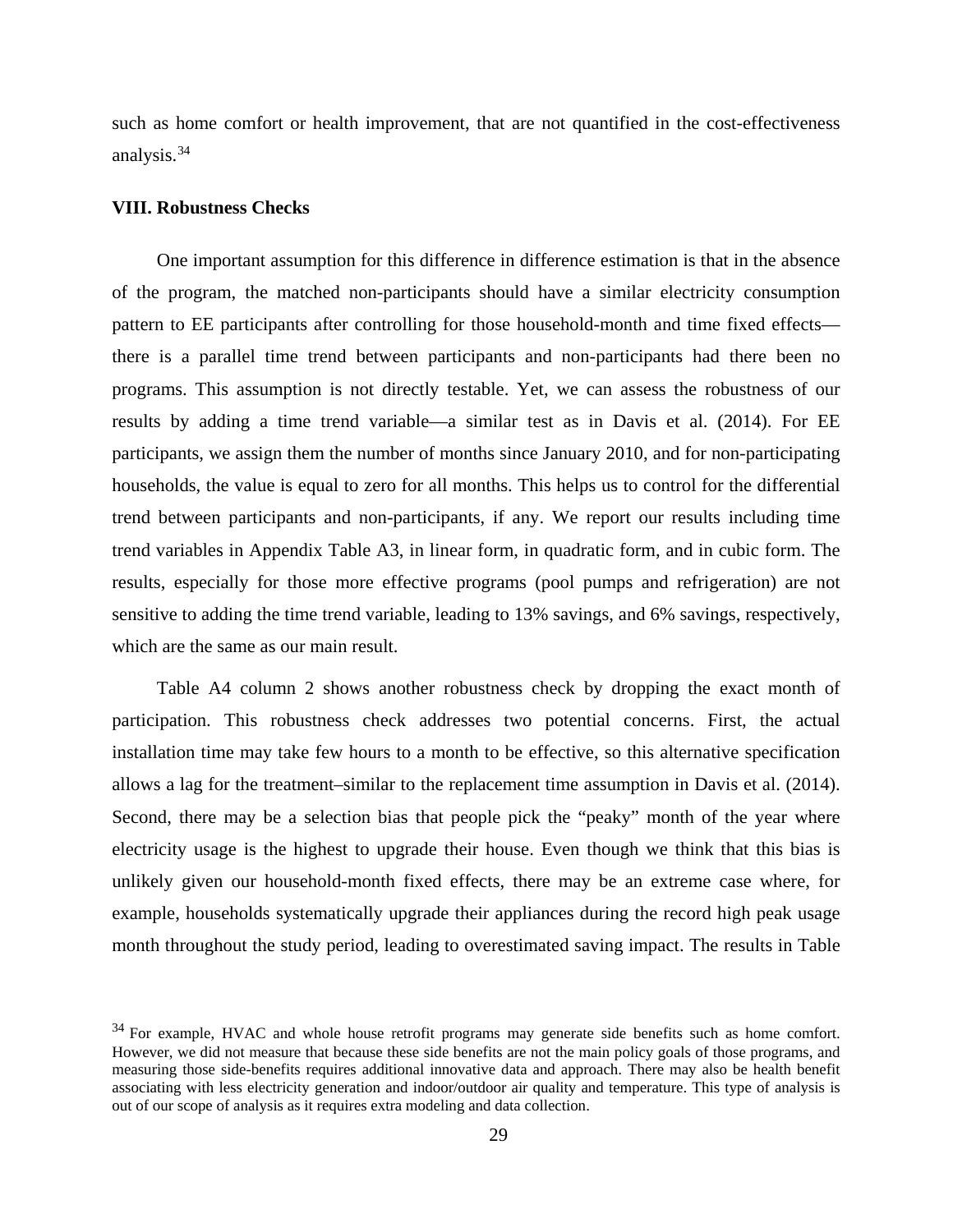A4 Column 2 are consistent with the main specification, confirming that the above issues are not a concern.

We also consider whether those who have solar panels may exhibit unusual electricity consumption patterns in their billing data. We thus validate the main results by dropping those who may have solar panels (results shown in Table A4 Column 3 in the Appendix). In general, SCE offers a net energy metering policy that tracks the net difference between the amount of electricity produced and the amount of electricity consumed. The amount will be directly reflected on the bill. For example, if in a given month, the household produced more electricity than it consumed, there will appear to be a negative number (e.g. -100 kWh) on their bill. Given that households that participate in the EE programs may in the meantime be more likely to install solar panels, we re-ran the same model as in Table 7 Column 4 by dropping those who may have installed solar panels. The limitation is that there are no good data to directly identify households with solar panels at the utility account level.<sup>[35](#page-29-0)</sup> Therefore, we identify households who have any negative number in any of the months during the study period, as those with solar panels. We spot-checked this algorithm by verifying those identified households' addresses and their Google image to make sure that this algorithm is not simply identifying data recording errors. Based on the result in Column (3) Table A4, all the coefficient magnitude and the significance level for all products are consistent with our main specification.

Table A4 Column 4 presents the same estimated regression as the main result in Table 6 Column 4 using only participating households. The idea here is to compare those who have participated earlier with those who have participated later as one may think that those earlier participants are a better counterfactual group than those who have never participated. The coefficients are similar to the main specification.<sup>[36](#page-29-1)</sup> This result indicates that the program impact is mainly determined by the within-household variation. That said, even though we are not able to select the perfect counterfactual through a randomized control trial, our result is not sensitive to this limitation. We ran 11 separate regressions to estimate program impact for each type of

<span id="page-29-0"></span><sup>&</sup>lt;sup>35</sup> The best available solar panel information is aggregated at the zip code level. Since we already matched our households by the building characteristics at the account level and various social-demographic data at the census block group level, this information at the zip code level will be too coarse to provide useful variation.

<span id="page-29-1"></span> $36$  Lighting programs are more effective in this specification, but the magnitude is still pretty small as the previous result suggested.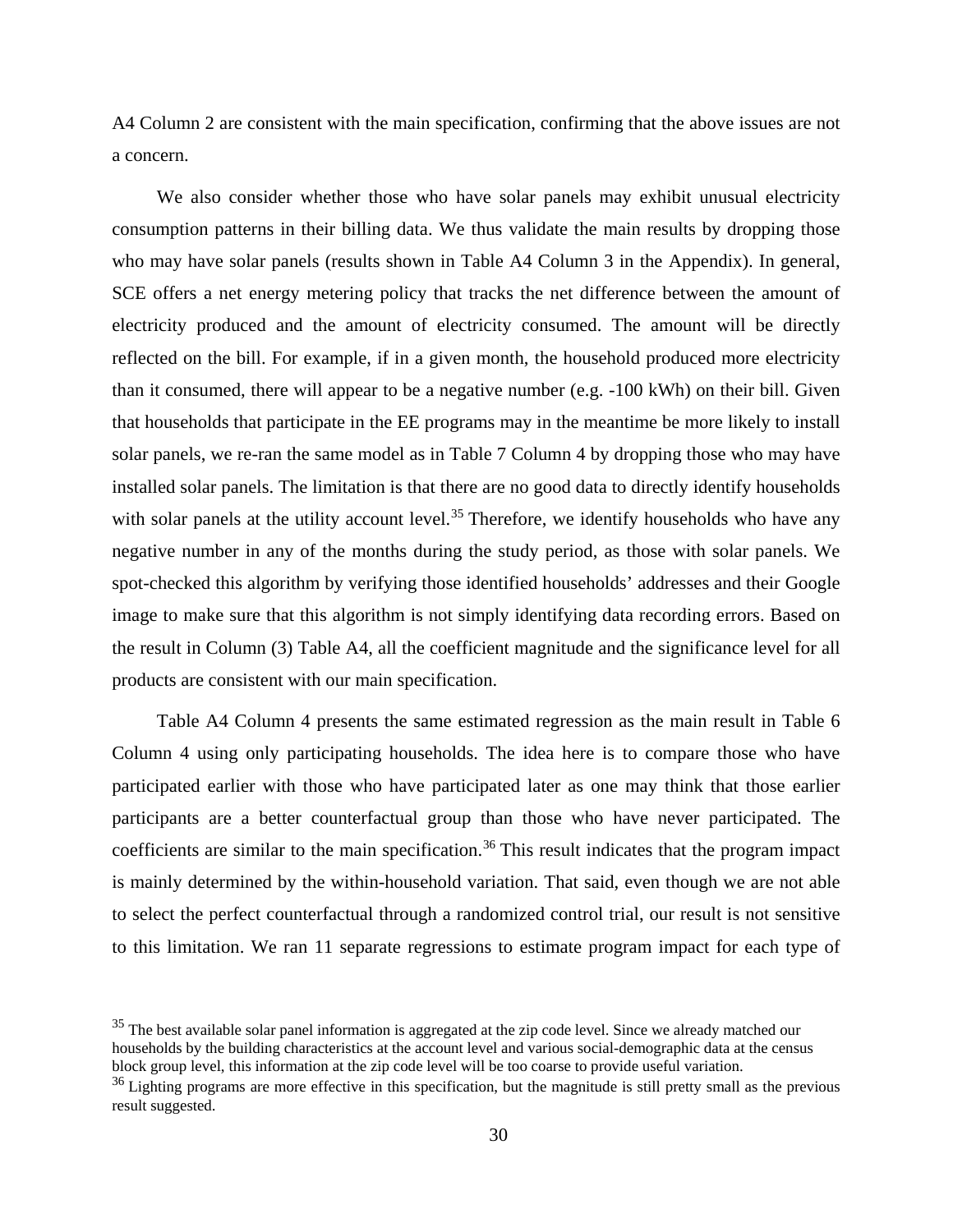upgrade one by one without controlling for overlapping upgrade. Comparing with our result in Table 7 Column 4 (presented here in Column 1 Table A5), we find that most results are consistent, except for lighting and water heating programs. The program impacts are slightly overestimated if we do not control for other product types. This result again stresses the need for controlling for overlapping program impact—one of our important contributions in the paper.

## **IX. Conclusion**

Given the large amount of public funding spent on promoting energy efficiency upgrades, our analysis adds credible empirical evidence about the effectiveness of ongoing EE programs. Overall, our results, based on all programs providing cash incentives in SCE service territory, point to around 4 percent savings. However, some programs perform better than others. For example, programs subsidizing pool pumps and refrigeration lead to larger savings (12% and 6%, respectively), and this positive program impact is persistent throughout the year. Other programs giving incentives for appliance upgrades (mostly dishwasher and clothes washer), whole house retrofit, and building shell have concerns regarding rebound effects.

In addition, the results highlight the importance of incorporating measured electricity consumption in program evaluations, as we found discrepancies between engineering estimates and actual measured savings. For example, the CPUC's overall impact evaluation report claims that lighting programs could deliver large savings based on engineering estimates. However, this is not what we find using our data on electricity usage. Some of the overestimations in engineering models may be explained by the way the programs were implemented. For example, programs giving away light bulbs are associated with very noisy and non-significant saving outcomes.

It is also notable that some programs cause greater usage of electricity. Cash incentives for HVAC retrofit and dishwasher or clothes washer upgrades may induce a behavioral rebound effect where consumers use more energy or spend more on larger or more powerful units when their per unit cost of energy service is cheaper. Unfortunately, we do not have pre-program appliance ownership and usage data to directly disentangle different mechanisms of the rebound effect. Yet, through building characteristics data, we find heterogeneous effects that may drive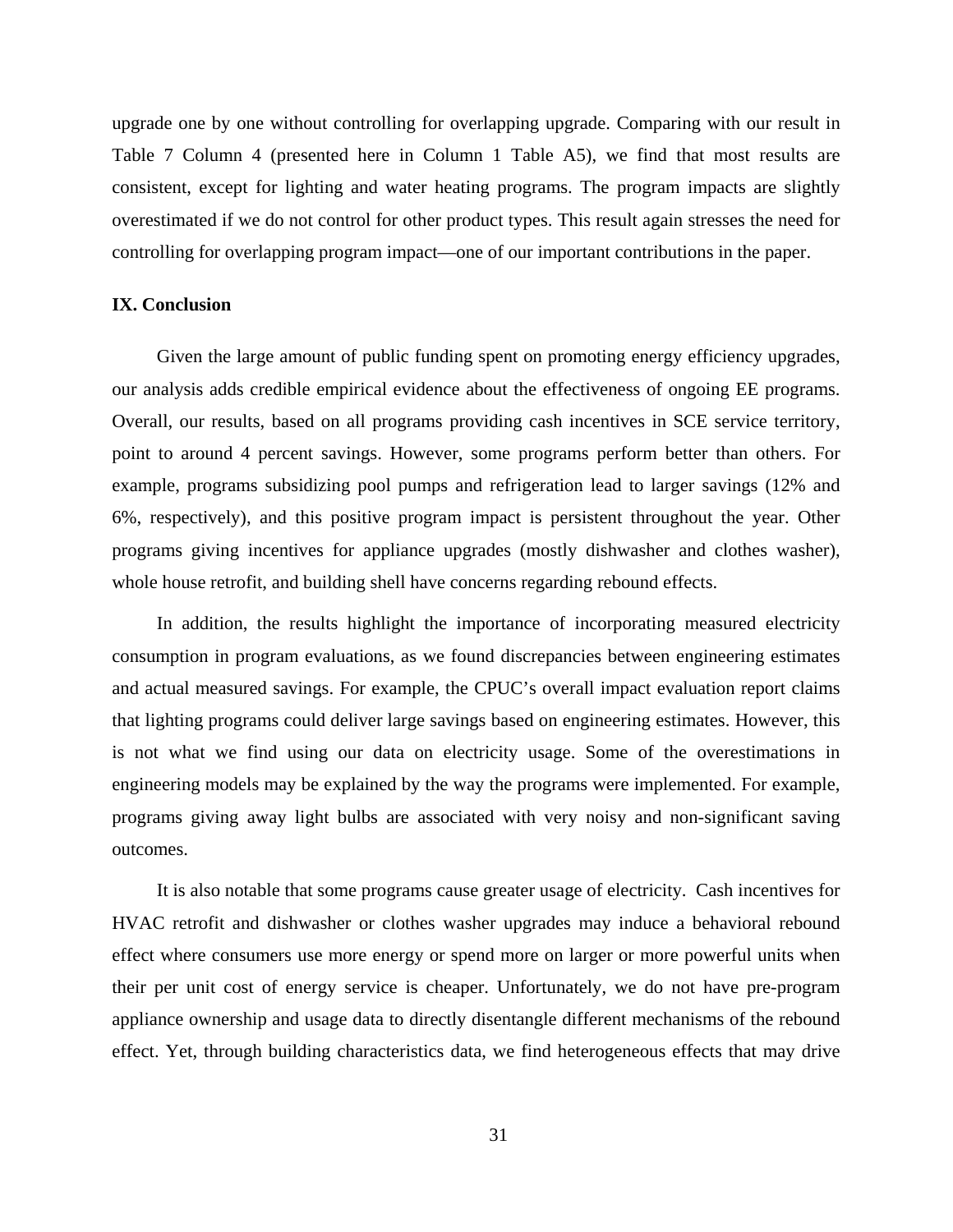the rebound effects on HVAC and dishwasher upgrade programs. Energy savings are not delivered in older houses that upgrade HVAC.

Our study highlights the potential for improving EE program effectiveness by choosing the appropriate subsidy for different products. The results also indicate that policymakers should reconsider the allocation of funds not simply based on engineering models, but directed toward programs that generate larger measured impacts. For example, lighting programs, which are promoted as an effective energy efficiency upgrade worldwide, may only have minor effects on energy savings in California. Finally, if some programs do not deliver expected energy savings, policymakers should reconsider their policy goals and the targeted population vs. actual participants in these programs. Some upgrade programs, such as HVAC, whole house retrofit, and dishwasher incentives, may generate side benefits such as home comfort and convenience, but progress toward the overall environmental target of reducing electricity consumption may be questionable.

It is worth noting that one limitation of this analysis results from the categorization of some product types, for example, HVAC upgrades do not clearly distinguish between AC units and heating systems. The inability to distinguish two separate energy delivery systems limits our ability to evaluate the effectiveness of HVAC measures. Therefore, for future evaluation purposes, we recommend creating a more expressive classification field in the program data. This classification could be similar to the "technology category" as defined in the Building Energy Data Exchange Specification (BEDES), a dictionary of terms developed by the U.S. Department of Energy for stakeholders making important energy investment decisions. We recommend that within this classification scheme, categories such as HVAC, which represent a broad collection of energy services (i.e. heating, ventilation, cooling), should be broken down into individual categories. Each of these categories could then be separately analyzed for performance/effectiveness. Furthermore, while electricity is a major energy source for residential homes in the US, natural gas is also a significant source of energy consumption. In future work, it will be useful to evaluate the impacts of subsidy programs on natural gas consumption.

Our analysis draws attention to some important avenues for future research. As our focus of this study is on the savings impact of various EE upgrade incentives, the low take-up of energy efficiency programs is still puzzling. We need to better understand how different program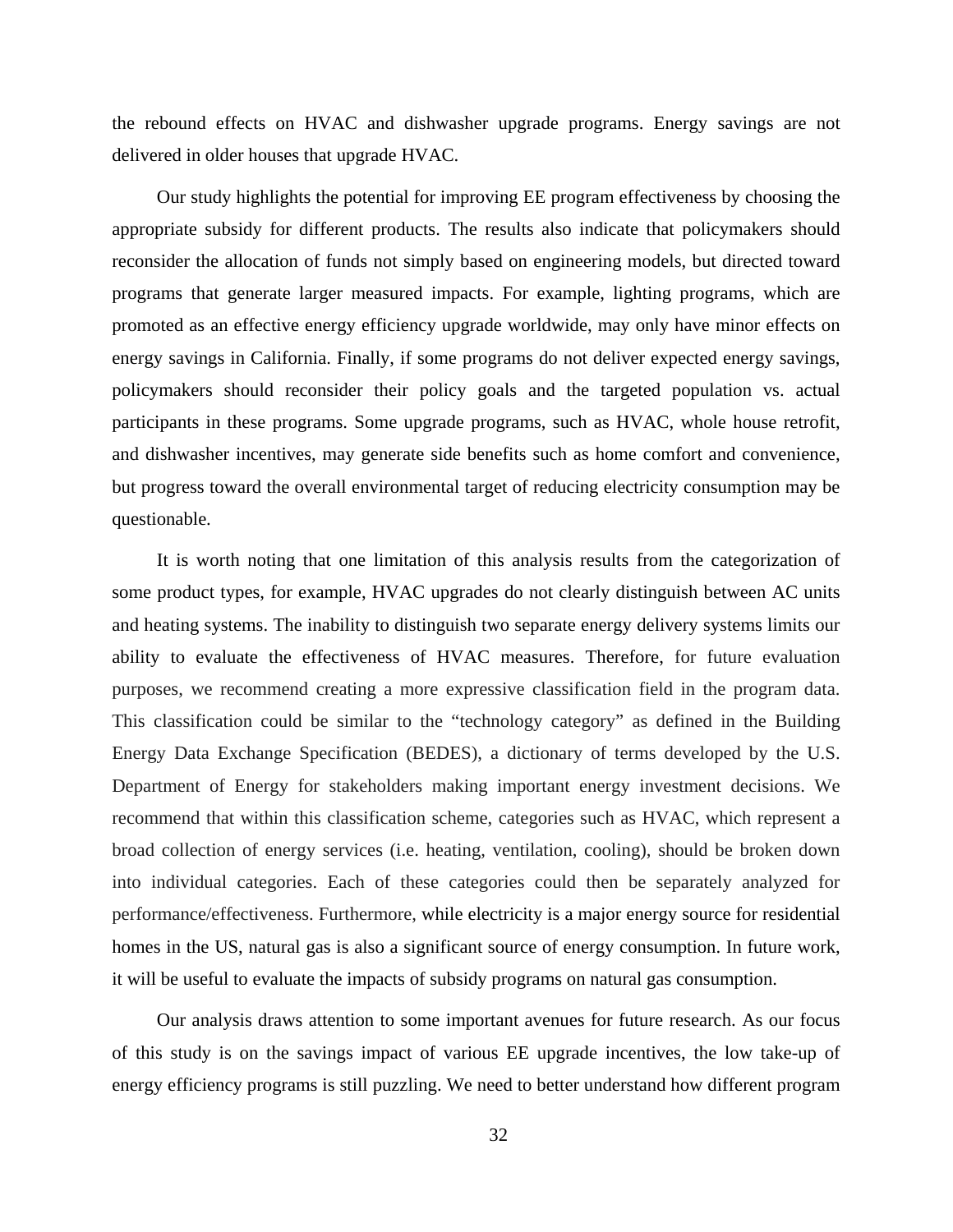designs affect adoption rates. For example, pool pump programs may have great savings potential, but low adoption potential in a low-income neighborhood, while HVAC and whole house retrofit programs may exhibit greater adoption potential for low-income families, and generate larger side benefits, such as home comfort. To better understand this distributional effect, we would need to conduct household-level surveys and incorporate these results into electricity consumption data. For example, there is room for future research to examine the optimal cost-sharing amount for low income households as compared to high income household.

Furthermore, we find that some incentive programs for energy efficiency upgrades are relatively more cost-effective than behavioral programs, and may generate more persistent longterm saving results. While we compare our cost-effectiveness figures with the literature through similar calculations, prospective work is needed to directly compare energy efficiency programs and other types of behavioral programs through large-scale randomized controlled trials.

## **References**

Adan, H., and F. Fuerst (2016). Do Energy Efficiency Measures Really Reduce Household Energy Consumption? A Difference-in-Difference Analysis. *Energy Efficiency*, 9(5), 1207-1219.

Allcott, H., and M. Greenstone (2012). Is There an Energy Efficiency Gap? *The Journal of Economic Perspectives*, 26 (1), 3–28.

Allcott, H., and M. Greenstone (2017). Measuring the Welfare Effects of Residential Energy Efficiency Programs. Unpublished Manuscript.

Allcott, H. and S. Mullainathan (2010). Behavior and energy policy. *Science*, 327(5970), 1204-1205.

Alix-Garcia, J. M., K. R. Sims, and P. Yañez-Pagans (2015). Only one tree from each seed? Environmental effectiveness and poverty alleviation in Mexico's Payments for Ecosystem Services Program. *American Economic Journal: Economic Policy*, 7(4), 1-40.

Arimura, T. H., S. Li, R. G. Newell, and K. Palmer (2011). Cost-effectiveness of Electricity Energy Efficiency Programs. Unpublished Manuscript.

Arkes, H. R. and C. Blumer (1985). The Psychology of Sunk Cost. *Organizational Behavior and Human Decision Processes*, 35 (1), 124–140.

Asensio, O. I. and M. A. Delmas (2016). The dynamics of behavior change: Evidence from energy conservation. *Journal of Economic Behavior & Organization*, 126, 196-212.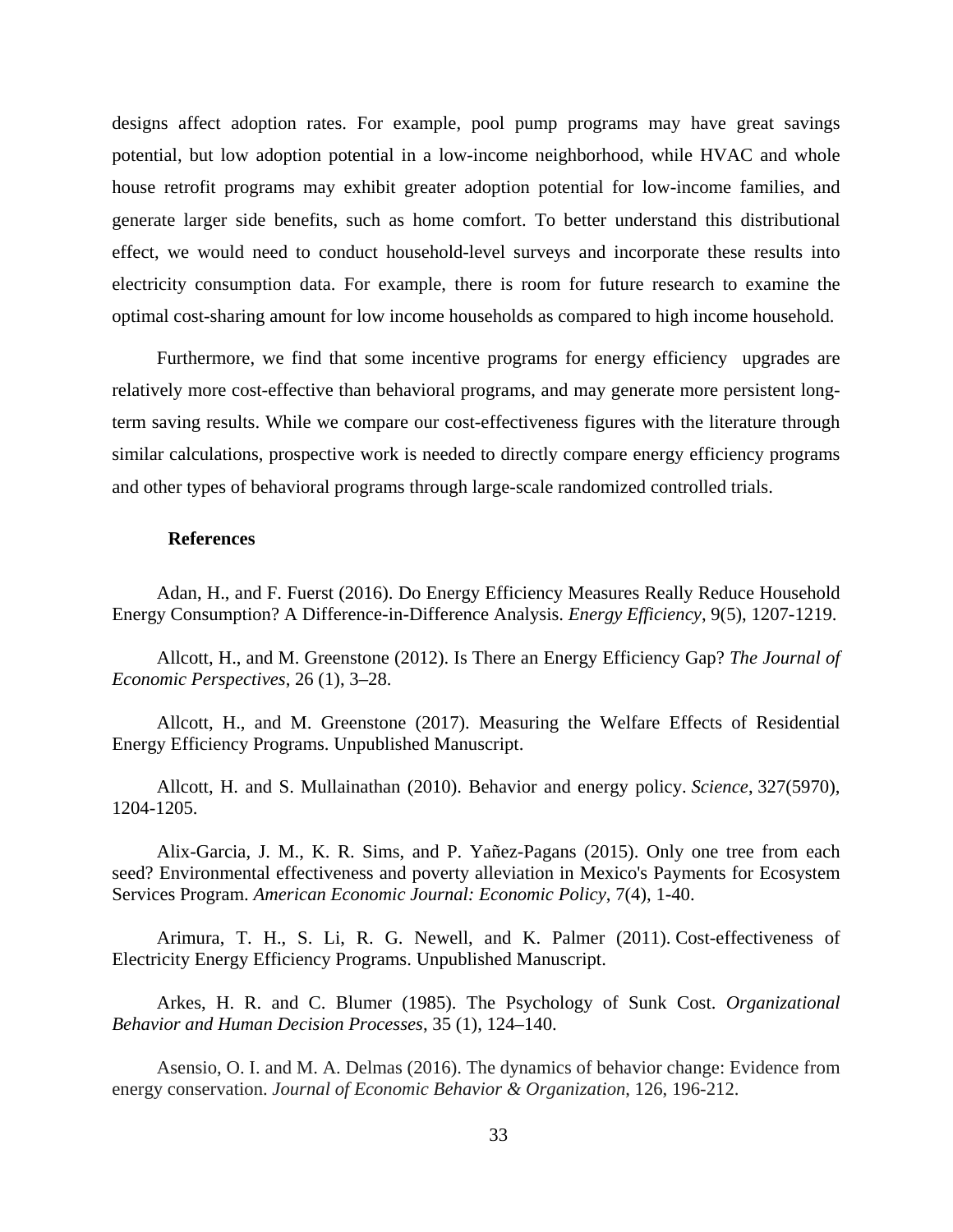Asensio, O. I. and M. A. Delmas (2017). The Effectiveness of US Energy Efficiency Building Labels. *Nature Energy*, 2, 17033.

Auffhammer, M., C. Blumstein, and M. Fowlie (2008). Demand Side Management and Energy Efficiency Revisited. *Energy Journal*, 29(3), 91–104.

Barbose, G., C. Goldman, I. Hoffman, and M. Billingsley (2013). The Future of Utility Customer-Funded Energy Efficiency Programs in the United States: Projected Spending and Savings to 2025.

Boomhower, Judson, and Lucas W. Davis (2014). A Credible Approach for Measuring Inframarginal Participation in Energy Efficiency Programs. *Journal of Public Economics*, 113, 67–79.

Boomhower, J. P., and L. W. Davis (2017). Do Energy Efficiency Investments Deliver at the Right Time? Unpublished Manuscript.

Borenstein, S. (2005). The Long-Run Efficiency of Real-Time Electricity pricing. *The Energy Journal*, 93–116.

Chen, V. L., M. A. Delmas, W. J. Kaiser, and S. L. Locke (2015). What Can We Learn from High-frequency Appliance-level Energy Metering? Results from a Field Experiment. *Energy Policy*, 77, 164-175.

Qiu, Y., and A. Patwardhan (2018). Big Data and Residential Energy Efficiency Evaluation. *Current Sustainable/Renewable Energy Reports*, 1-9.

California Public Utilities Commission (2011). California Energy Efficiency Strategic Plan: January 2011 Update. San Francisco, CA: CPUC.

California Public Utilities Commission (2015). 2010–2012 Energy Efficiency Annual Progress Evaluation Report. San Francisco, CA: CPUC.

California Public Utilities Commission (2016). Regulating Energy Efficiency—A Primer on the CPUC's Energy Efficiency Programs. San Francisco, CA: CPUC.

Consortium for Energy Efficiency (CEE) (2008). Energy Efficiency Programs: A \$3.7Billion U.S. and Canadian Industry. 2007 Report.

Consortium for Energy Efficiency (CEE) (2012). State of the Efficiency Program Industry: Budgets, Expenditures and Impacts 2011.

Cattaneo, M. D. (2010). Efficient Semiparametric Estimation of Multi-Valued Treatment Effects under Ignorability. *Journal of Econometrics*, 155 (2), 138–154.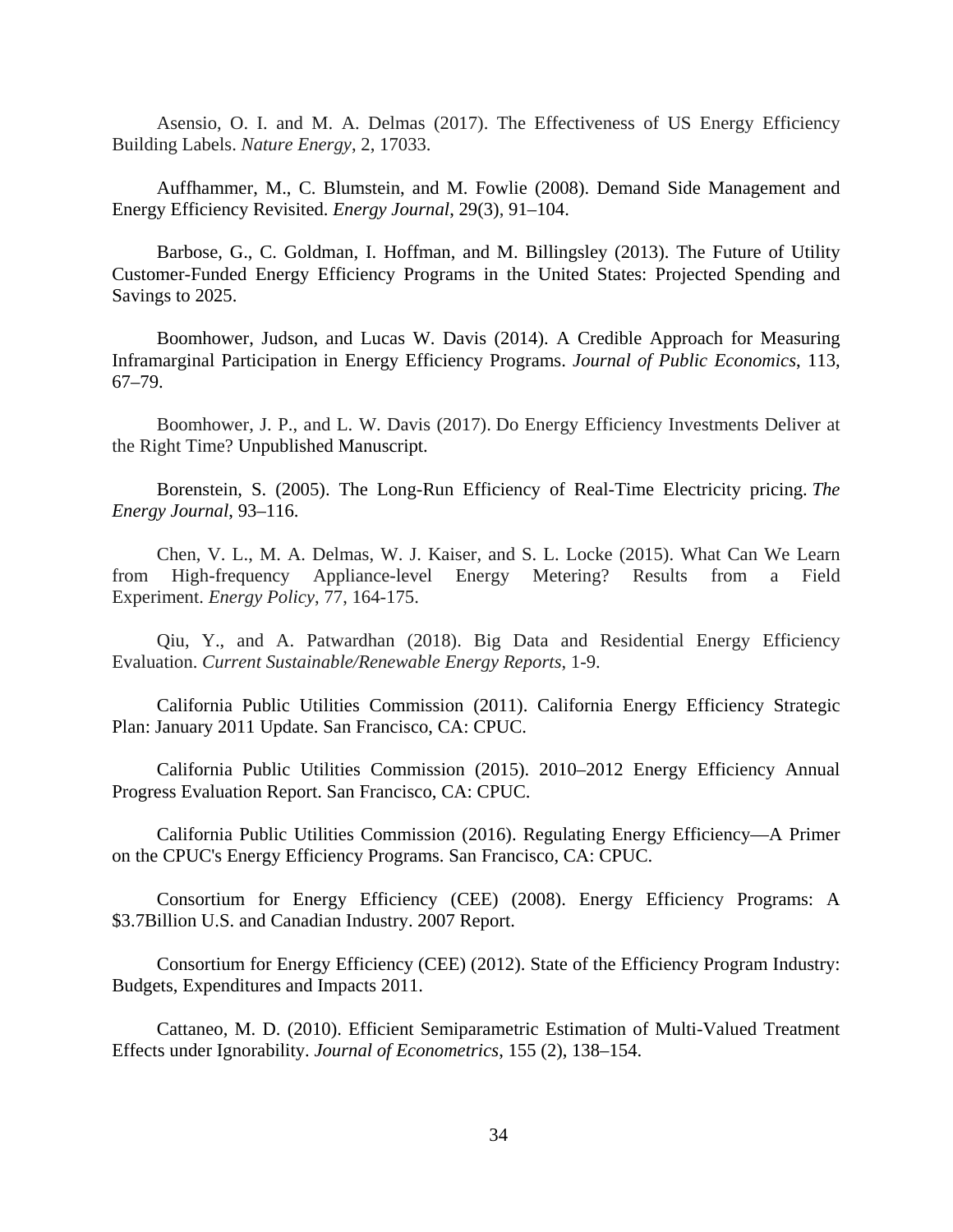Davis, L. W., A. Fuchs, and P. J. Gertler (2014). Cash for Coolers: Evaluating a Large-Scale Appliance Replacement Program in Mexico. *American Economic Journal: Economic Policy*, 6 (4), 207–38.

Davis, L. W., and P. J. Gertler (2015). Contribution of Air Conditioning Adoption to Future Energy Use under Global Warming. *Proceedings of the National Academy of Sciences*, 112 (19), 5962–5967.

DNV.GL (2014). HVAC Impact Evaluation FINAL Report WO32 HVAC – Volume 1: Report.

Fowlie, M., M. Greenstone, and C. Wolfram (2015). Do Energy Efficiency Investments Deliver? Evidence from the Weatherization Assistance Program. Unpublished Manuscript.

Friedman, D., K. Pommerenke, R. Lukose, G. Milam, and B. A. Huberman (2007). Searching for the Sunk Cost Fallacy. *Experimental Economics*, 10 (1), 79–104.

Gillingham, K. and K. Palmer (2014). Bridging the Energy Efficiency Gap: Policy Insights from Economic Theory and Empirical Evidence. *Review of Environmental Economics and Policy*, 8 (1), 18–38.

Gillingham, K., D. Rapson, and G. Wagner (2016). The Rebound Effect and Energy Efficiency Policy. *Review of Environmental Economics and Policy*, 10(1), 68-88.

Giraudet, L. G., and S. Houde (2015). Double Moral Hazard and the Energy Efficiency Gap. Unpublished Manuscript.

Hong, S. H., T. Oreszczyn, I. Ridley, and Warm Front Study Group. (2006). The Impact of Energy Efficient Refurbishment on the Space Heating Fuel Consumption in English Dwellings. *Energy and Buildings*, 38(10), 1171-1181.

Houde, S and J. E. Aldy (2017). Consumers' Response to State Energy Efficient Appliance Rebate Programs. American Economic Journal: Economic Policy, 9 (4), 227-255

Imbens, G. W. and J. M. Wooldridge (2009). Recent Developments in the Econometrics of Program Evaluation. *Journal of Economic Literature,* 47 (1), 5–86.

Joskow, P. L., and D. B. Marron (1992). What Does a Negawatt Really Cost? Evidence from Utility Conservation Programs. *The Energy Journal,* 13 (4), 41–74.

Loughran, D. S., and J. Kulick (2004). Demand-Side Management and Energy Efficiency in the United States. *The Energy Journal*, 19–43.

McKinsey and Company (2009). Unlocking Energy Efficiency in the U.S. Economy. Technical report, McKinsey Global Energy and Materials.